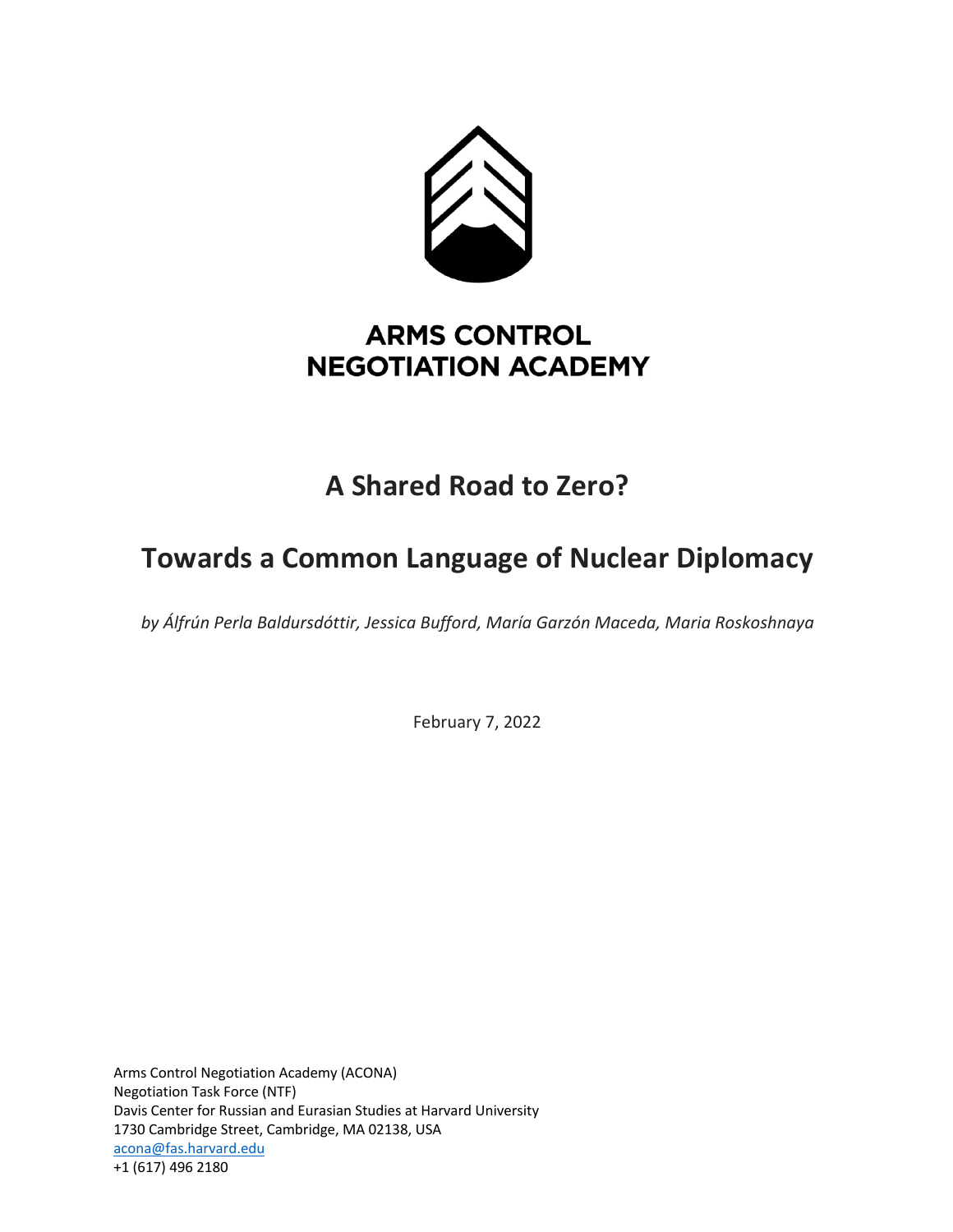## **Authors biographies**

**Álfrún Perla Baldursdóttir** is a Consular Service Officer at the Icelandic Ministry for Foreign Affairs focusing on Crisis Response. Before joining the Ministry, Álfrún worked for the Icelandic Institute for International Affairs.

**Jessica Bufford** is a Program Officer at the Nuclear Threat Initiative focusing on strengthening nuclear security globally. Previously, Jessica worked at the International Atomic Energy Agency and at the US Department of Energy National Nuclear Security Administration.

**María Garzón Maceda** is a Policy Leader Fellow at the European University Institute, focusing on disarmament and non-proliferation. Previously, she worked as a civil servant for ten years at the Argentine Ministry of Foreign Affairs on international security issues.

**Maria Roskoshnaya** is a Chief Export Control Officer at ROSATOM Group. Previously, Maria held positions there as the leader of the export control team and as the Project Manager of the CIS and Central & Eastern Europe division.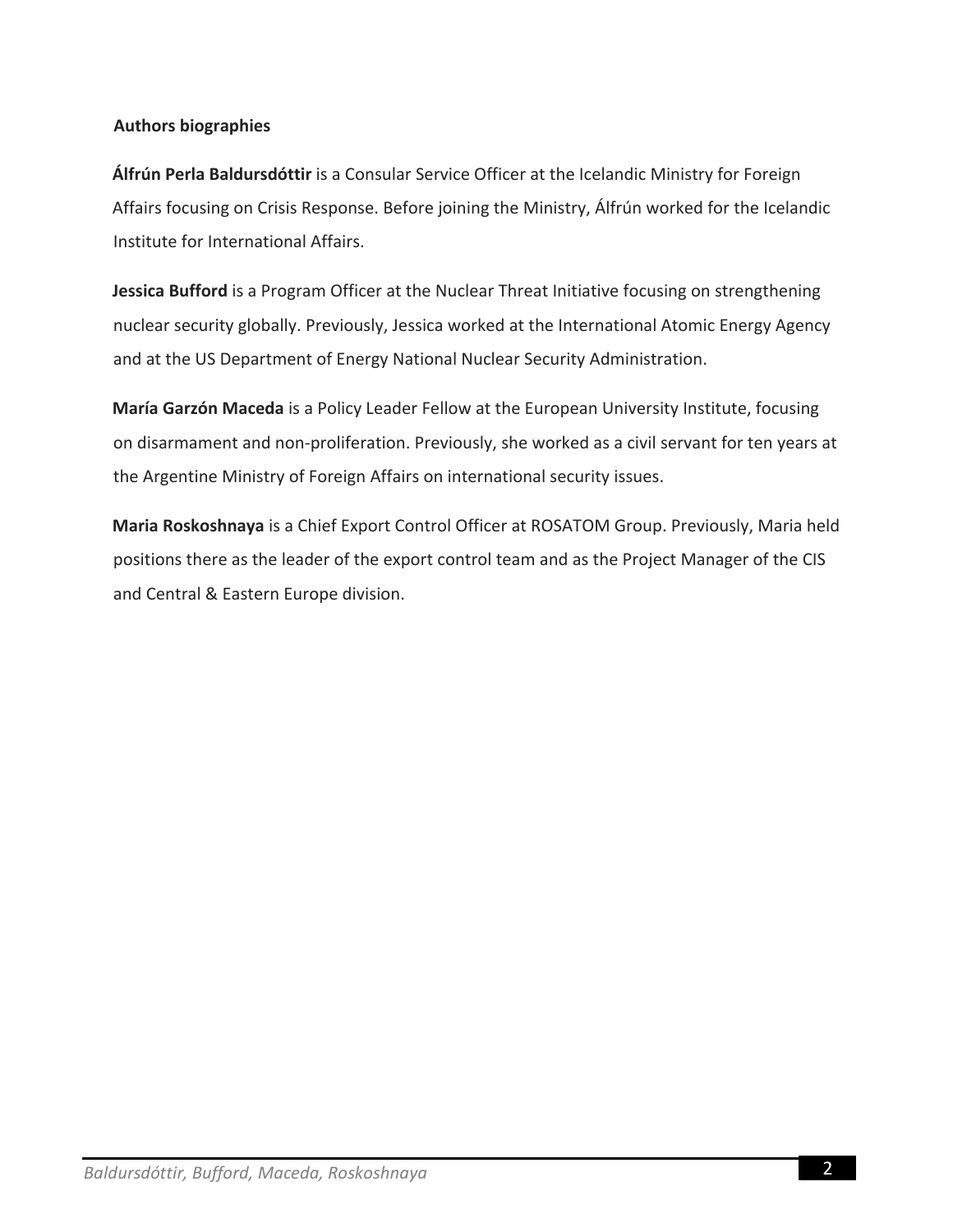## **Abstract**

Nuclear diplomacy is evidencing a growing polarization between nuclear armed states and abolition advocates. This results in a negotiation gridlock particularly affecting multilateral cooperation towards disarmament in a nuclear order under stress. Finding ways to bridge the divisions between nuclear armed states and abolitionists in multilateral forums is necessary to cap polarization, increase understanding across nations and create the conditions for discussions to further nuclear disarmament.

Highlighting the role of language in negotiation, this report provides a comparison of the language currently used by different states, identifying potential areas of misunderstanding, areas of commonality, and amplification of alternative vocabulary to provide policy recommendations to help bridge gaps between polarized groups. Through textual analysis and interviews with government officials covering the period 2015-2020, the report focuses on the United States and Russia as nuclear armed states; Costa Rica and South Africa as abolitionist states; and Sweden as a bridge state.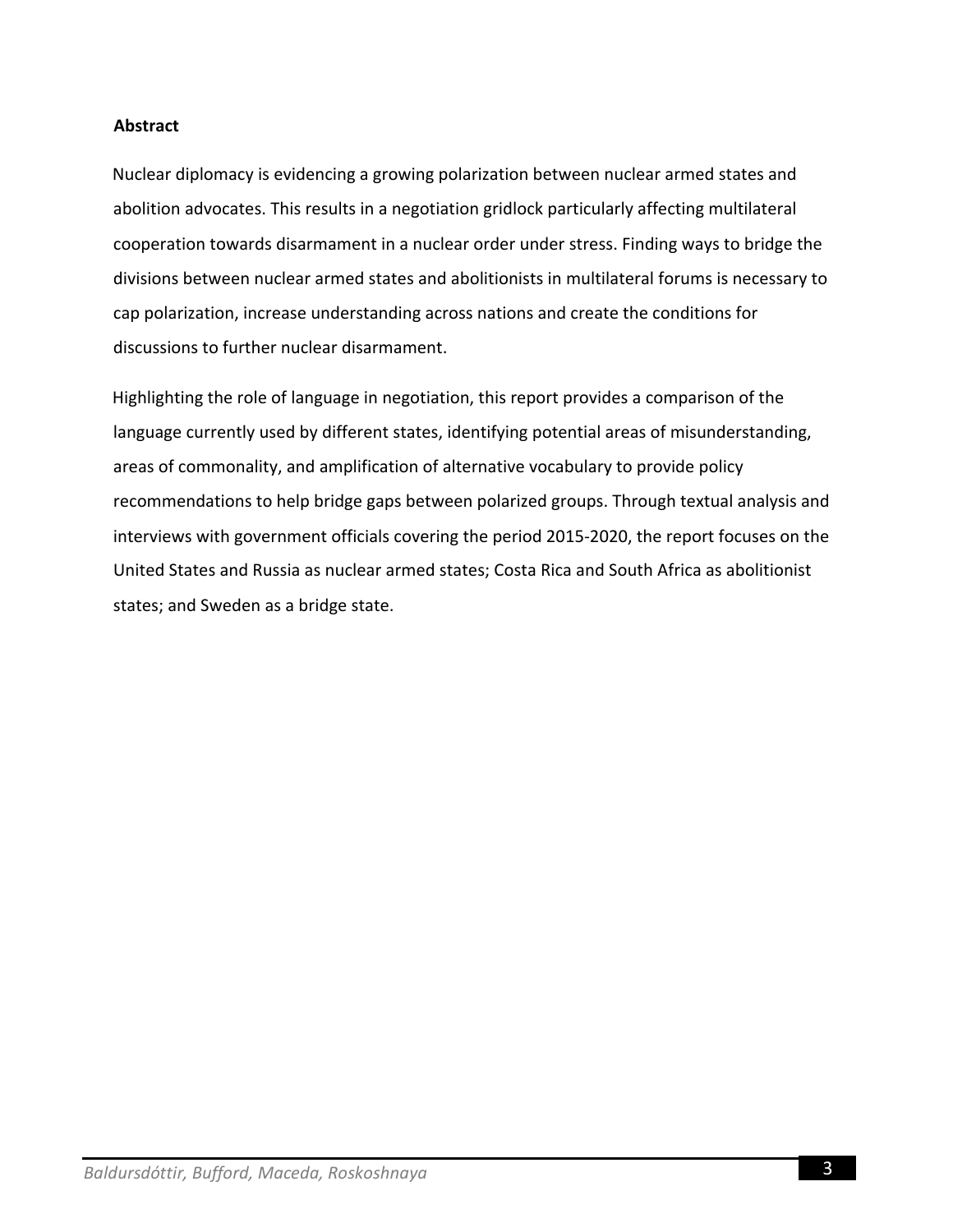### **1. Introduction**

Nuclear diplomacy has entered a state of talking at cross purposes. Over the years, positions, interests and understandings have drifted further and further apart between nuclear weapon states, states under extended deterrence agreements, and non-nuclear weapon states, particularly those that are advocating the abolition of nuclear weapons. Discourse about nuclear weapons and disarmament has become increasingly polarized, leading to stagnation in global efforts to address the threat of nuclear weapons. Overcoming this deadlock is particularly crucial in times of declining multilateralism, shifting political orders, and rising tensions which might result in escalation and miscalculation.

The international community has pursued nuclear disarmament efforts ever since the creation of the United Nations, and a number of multilateral and bilateral treaties have been signed promoting this objective. Most notably, the 1968 Treaty on the Non-Proliferation of Nuclear Weapons (NPT), the cornerstone of the global nuclear regime, establishes in its Article VI the commitment to *"pursue negotiations in good faith on effective measures relating to cessation of the nuclear arms race at an early date and to nuclear disarmament, and on a treaty on general and complete disarmament under strict and effective international control"*.

Despite successful bilateral reductions of nuclear weapon stockpiles between the United States and Russia, progress stalled towards the end of the 20th Century as the bipolar balance between super powers shifted, the nuclear global order of the Cold War was disrupted, and considerations of deterrence and restraint became unbalanced<sup>1</sup>. In recent years, nuclear weapons states have increased their budgets for nuclear modernization and new technologies that disrupt the strategic stability in which deterrence systems are said to be based. Nonnuclear weapon states unsatisfied with the degrading status quo decided to reclaim agency to promote the disarmament imperative through an addition to the nuclear regime: the 2017 Treaty for the Prohibition of Nuclear Weapons (TPNW). Though it entered into force in January

<sup>1</sup> Walker, W. (2000). Nuclear Order and Disorder. International Affairs, 76(4), 703-724.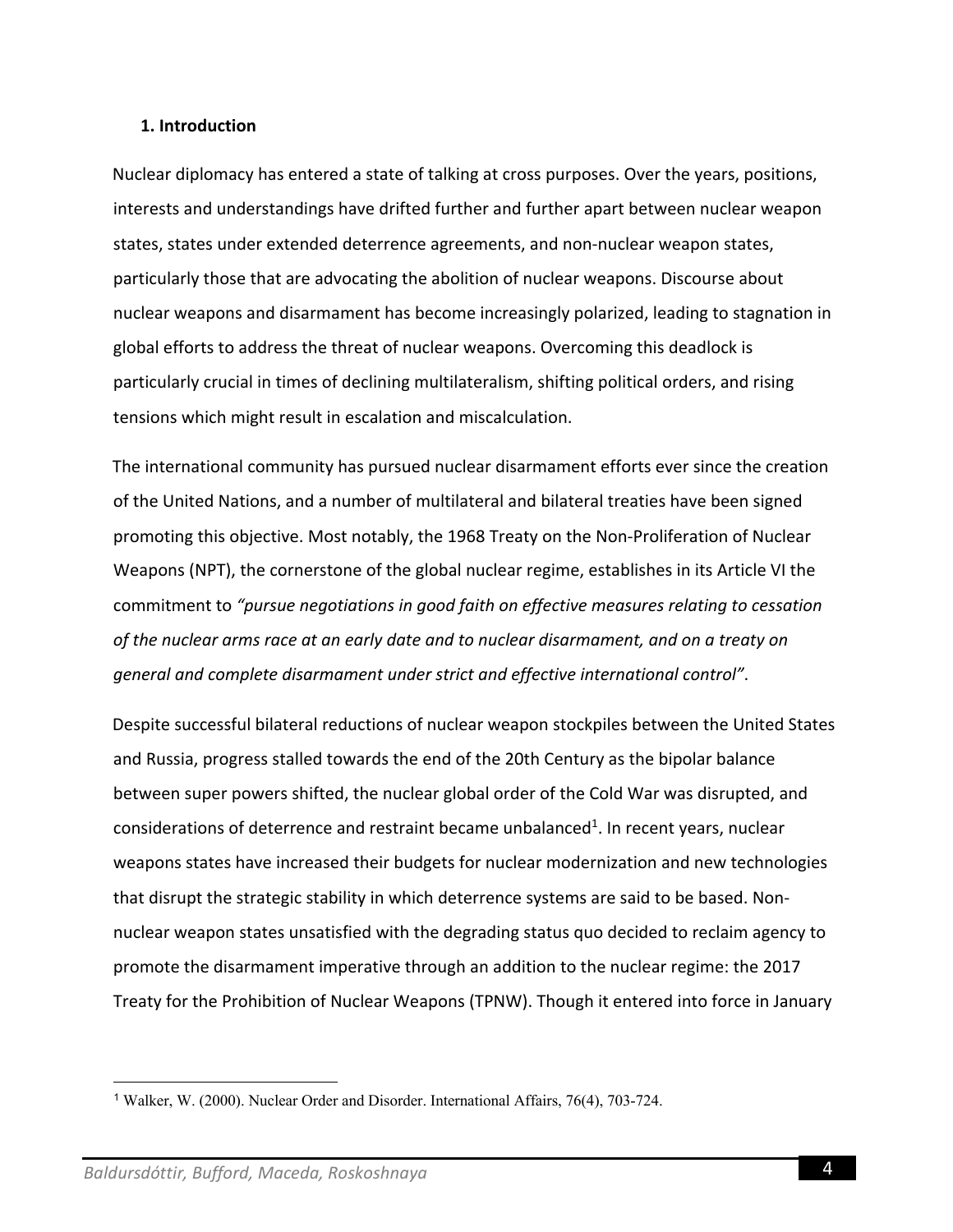2021, none of the nuclear weapon states or states relying on extended deterrence have become party to the TPNW.

This negotiation process for the TPNW was defined by the polarization between opponents and supporters of the treaty<sup>2</sup>. On the one side, states that believed nuclear weapons are still necessary argued that nuclear weapons were essential to maintaining national security through their ability to use or threaten to use nuclear weapons. For these states, disarmament should be at most as a gradual step-by-step reduction of arsenals to manage strategic stability; or at the least disarmament cannot not be addressed until underlying security conditions are resolved. On the other side, nuclear weapon abolitionists believe that human security is only assured through the complete elimination of the threat of nuclear weapons. Disarmament is at most an urgent imperative resulting from the stigmatization of nuclear weapons; or at least as measures of concrete, verifiable and substantive reductions that will improve the security of all people on the Earth.

Both sides of the disarmament debate couch their arguments in appeals to the unthinkable horror of the use of nuclear weapons. Considine argues that the frame for both sides are similar, as

Both the deterrence and humanitarian discourses, though oppositional in their content, are nonetheless based on the same foundation of nuclear politics as the politics of the unthinkable and propose responses of containment based on similar claims to universality and continuity, whether through the perceived universal rationality of deterrence or the perceived universality of an appeal to humanitarian law. $3$ 

<sup>2</sup> Heather Williams (2018) A nuclear babel: narratives around the Treaty on the Prohibition of Nuclear Weapons, The Nonproliferation Review, 25:1-2, 51-63, DOI: 10.1080/10736700.2018.1477453

<sup>3</sup> Considine, L. (2016). The 'standardization of catastrophe': Nuclear disarmament, the Humanitarian Initiative and the politics of the unthinkable. European Journal of International Relations, 23(3), 691.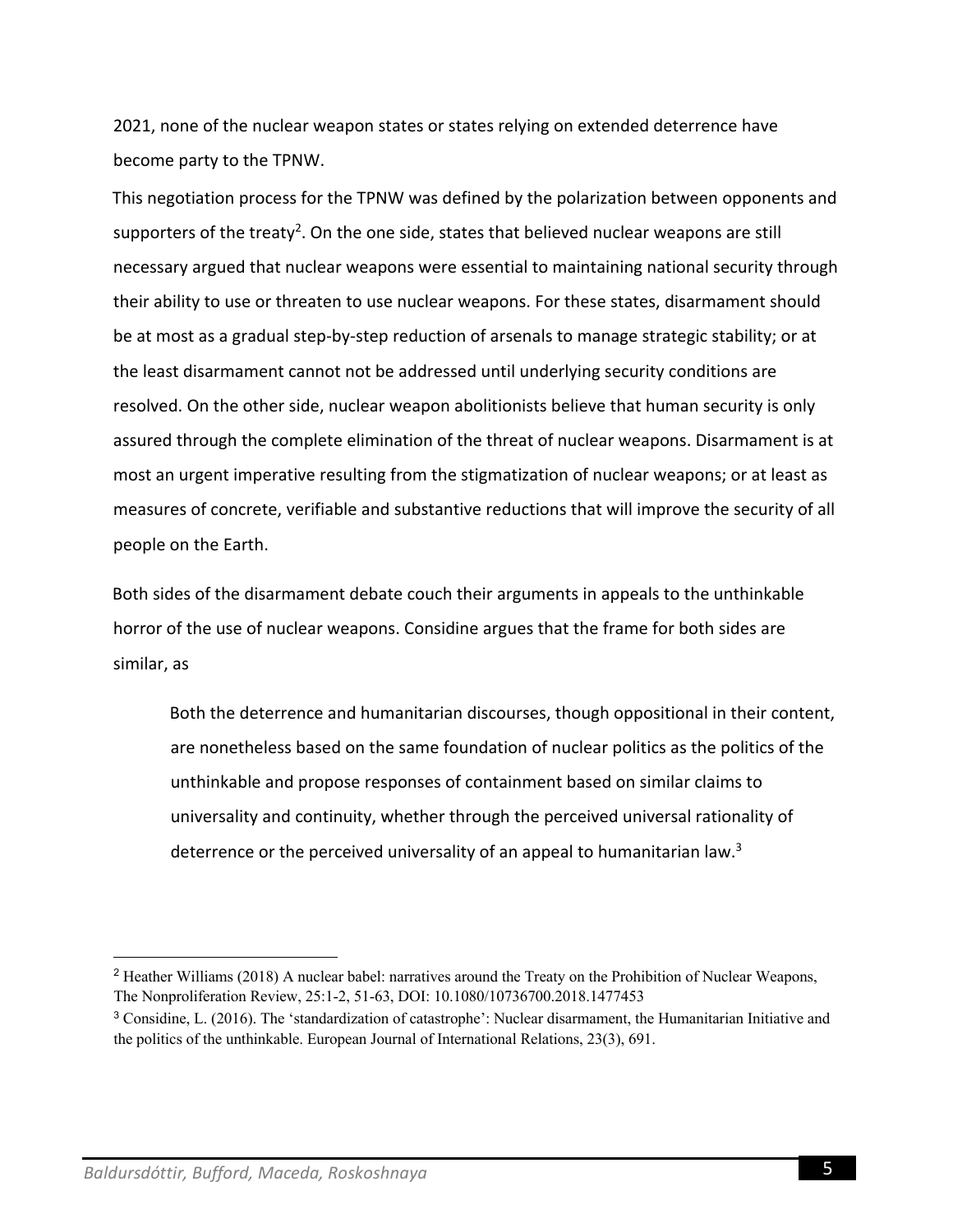This shared perspective on the unthinkable aspects of nuclear weapons use and parallel, but importantly differing, claims to universality and continuity. Framing nuclear weapons in similar ways but with different ends confuses discourse about disarmament, since both sides are using similar words with different meanings to express very different positions.

The increasing distance in positions on disarmament, coupled with overlapping and sometimes confounding discourse on how to address the issue against a backdrop of growing disorder and unrest around the world, is making nuclear negotiations and cooperation increasingly difficult. As the world prepares for the next NPT Review Conference, untangling disarmament and security discourse will be important to arrive at a successful outcome.

#### **2. Discourse, vocabulary, and negotiation**

Successful international negotiations require skillful communication between parties, moving from divergent positions at the start to a convergence upon agreement. Effective communication includes mutual understanding and use of vocabulary that all parties can agree upon. At times, words can take on different meanings in different discourses, which can lead to important misunderstandings between parties. Understanding the discourse of various parties around the table can be critical to success. This is particularly pertinent in discussions about nuclear weapons, disarmament, and nonproliferation as different countries may use similar words, but their discursive frame renders different meanings for those same words. Understanding discursive differences, therefore, may help unstick disarmament discussions.

The field of discourse analysis is rich and extensive. This paper does not propose to enter into that field of study, but rather takes a practitioners approach to look at discourse around disarmament to identify potential areas of misunderstanding and opportunity for future cooperation. Discourse can be broadly defined as a system of social values and rules which gives meaning to words and determines ways in which words are used within society.<sup>4</sup> Schmidt defines discourse in a political context as "constituting both a set of policy ideas and values and

<sup>4</sup> Larsen, H. (1997) Foreign Policy and Discourse Analysis: France, Britain and Europe. New York: Routledge, 14.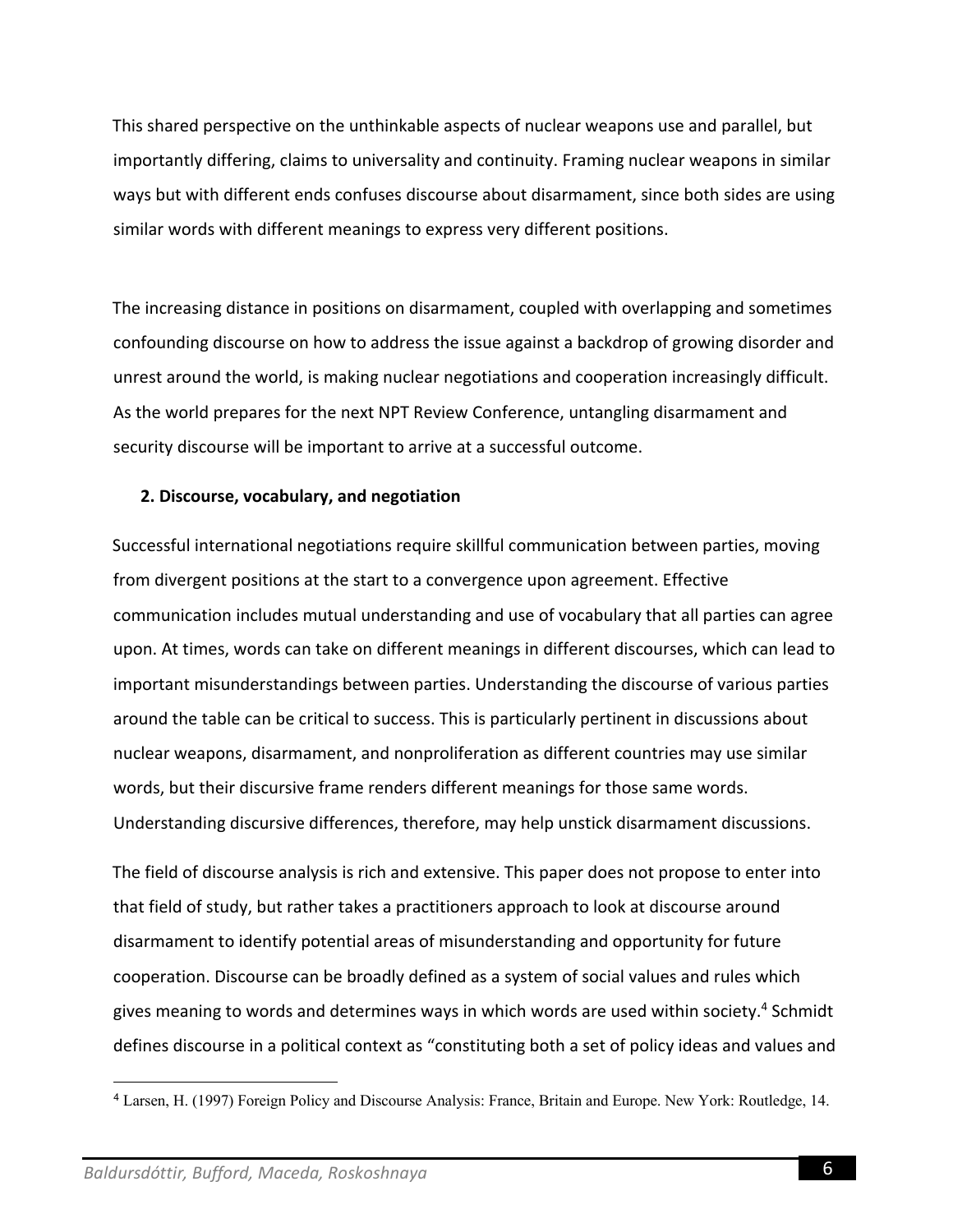an interactive process of policy construction and communication", and observes that "it can be shown in some instances to exert a causal influence over and above the interplay of interests, institutions, and culture."<sup>5</sup> The ability of discourse to influence political interests, national institutions, and even culture indicates its importance in communication. While discourse does not create policy, it is an important frame in which to understand how policy is created, not just domestically but on the international stage.

Discourse is also not monolithic, but varies significantly from country to country and even group to group. As Larsen observes, "a [single] discourse can never, therefore, dominate a society completely..[or] fix all meaning…"6 This observation is crucial to keep in mind when looking discourse on disarmament. While nuclear weapon states have long driven discussions about disarmament, the non-nuclear weapon states are asserting themselves and taking ownership of conversations about disarmament and developing new discourses. The TPNW is a clear example of this growing agency and is a marker of these divergent discourses on disarmament. Multiplicity of discourses on the same topic can provide opportunities for movement on previously intractable issues, however it can also complicate negotiations as different parties use similar words that take on different meanings in different, and often opposing, discourses.

Discourse can point us to frameworks used by countries, leaders and negotiators that influence what they will or will not accept in negotiations. While they are not perfect predictors of outcomes, understanding the discourse of counterparts around the table can facilitate successful negotiations. The objective of this paper is to start unpacking some of the key concepts in nuclear disarmament discourse, in order to find areas of commonality, of misunderstanding, and alternatives that could help reduce polarization and bridge gaps to move the disarmament negotiation forward. This could be particularly useful for new diplomats and others preparing for the next NPT Review Conference or other future negotiations that touch on disarmament.

<sup>5</sup> Schmidt, V.A. (2001) The politics of economic adjustment in France and Britain: when does discourse matter?, Journal of European Public Policy, 8:2, 247-264, DOI: 10.1080/13501760110041578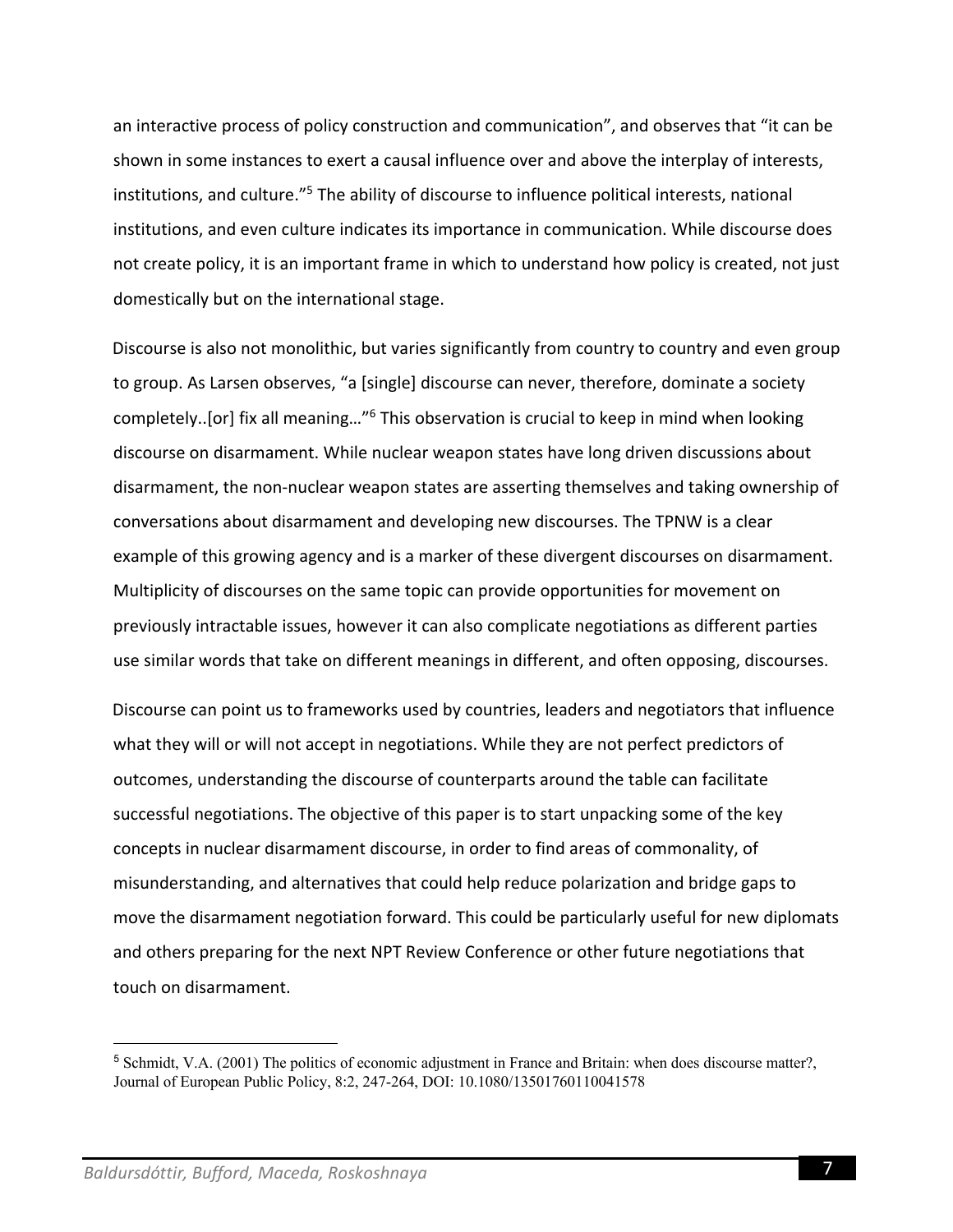## **3. Analytic Method**

The process for investigating discourse around disarmament took place in two stages. The first stage was a qualitative textual analysis of official statements and documents from diplomatic fora representing that express positions on the role of nuclear weapons and views on nuclear disarmament. The second stage consisted of synthesizing and distilling down key terms and ideas into four thematic areas that cut across all the statements analyzed earlier. These four thematic areas are some of the ones that appear to have the most overlap in vocabulary but take on different discursive meanings.

The scope of analysis comprises five states. These states were chosen based on the criteria of relevance in the nuclear disarmament debate, diversity of perspectives on disarmament, and broad geographical representation. The United States and the Russian Federation were chosen to represent "nuclear weapon states", as they were the first nuclear armed states and currently hold the largest nuclear arsenals. Sweden was chosen as a "bridge builder" state, one that benefits from extended nuclear deterrence but has also expressed its commitment to nuclear disarmament.

Finally, Costa Rica and South Africa were chosen as "abolitionist states". Costa Rica was chosen because of its prominent disarmament foreign policy, including its role as chair of the TPNW process; and South Africa was chosen as the only state to have through nuclear disarmament in its entirety, from development of nuclear weapons to the complete dismantlement of their nuclear weapons program. The analysis cover the six-year period from 2015 to 2020, inclusive. This allowed not only for a current analysis of trends but also for the inclusion of postures for and against the TPNW that reflect the states' positions and conception of nuclear weapons, security and disarmament.

## *A. First Phase*

In the first stage, publicly available policy documents and statements from each state were analyzed. These included nuclear posture reviews or doctrines, press releases and statements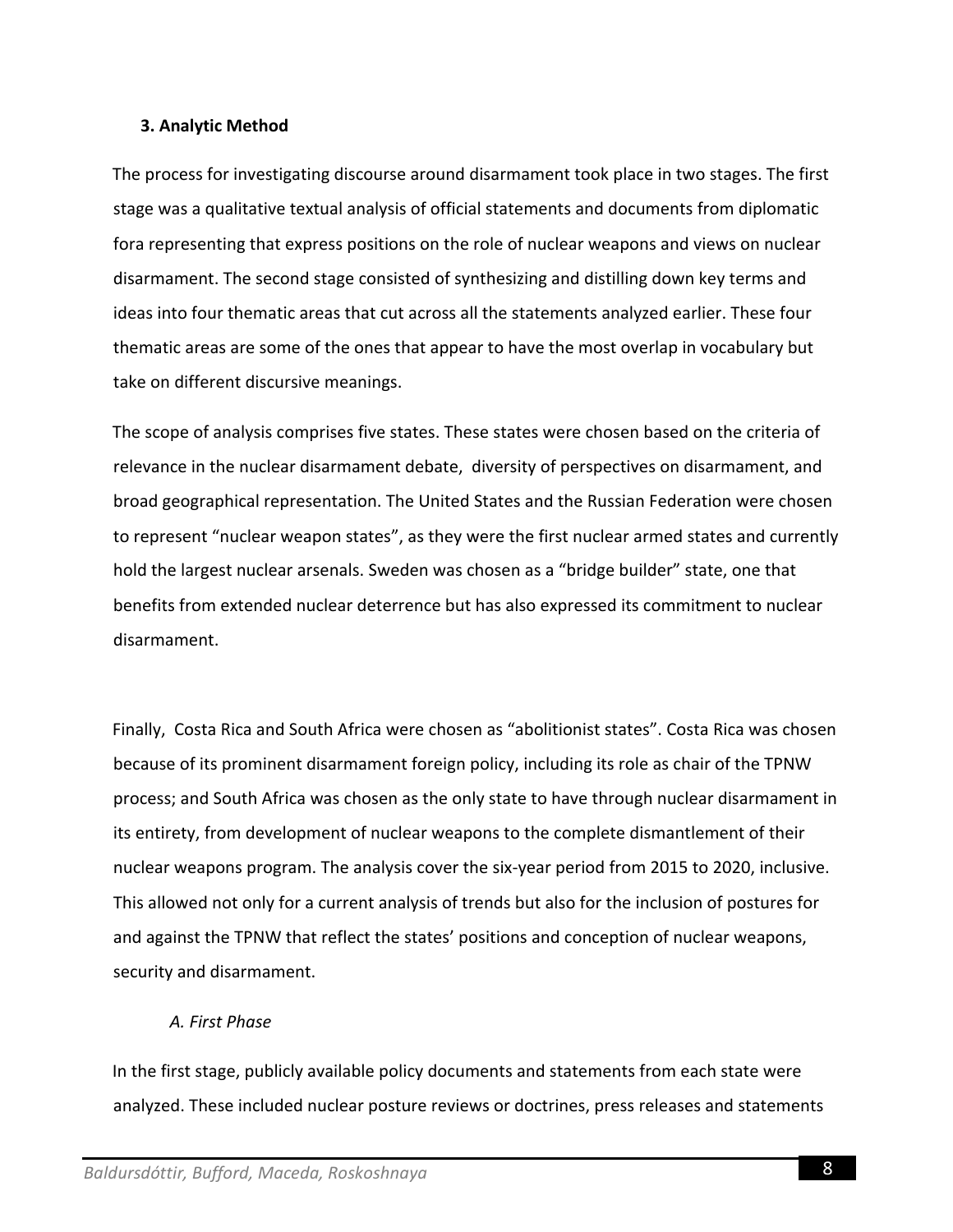in relevant forums such as the United Nations General Assembly, the First Committee, the NonProliferation Treaty Review Conference and Preparatory Commissions, the TPNW meetings or other relevant initiatives. The documents were retrieved using keywords such as "nuclear" and "disarmament" (or their equivalent in the corresponding language) from official national websites or from the online archive of Reaching Critical Will, the disarmament program of the NGO Women's League for International Peace and Freedom (WILPF). Original language versions were used in English, Spanish and Russian, and other documents were retrieved in English for to facilitate textual comparison.<sup>6</sup>

After retrieval and an initial selection for relevancy, the documents were analyzed through coding technique using a simple open source software.<sup>7</sup> Each document was analyzed for key words, associations (i.e. A is true because of B), and tone to identify reasons in favor or against

the possession of nuclear weapons, as well as what they considered to be the main obstacles in negotiation and possible ways forward in disarmament.

| Document<br>collection $\rightarrow$                                         | Read<br>through $\rightarrow$        | Selection and<br>preparation $\rightarrow$                                                         | Coding<br>Data-driven + Theory-driven                                    |                                         |                             |
|------------------------------------------------------------------------------|--------------------------------------|----------------------------------------------------------------------------------------------------|--------------------------------------------------------------------------|-----------------------------------------|-----------------------------|
| Statements,<br>press releases,<br>posture<br>documents, etc                  | Gain general<br>sense of the<br>data | Discard<br>nonrelevant<br>documents.<br>Transcription<br>when necessary<br>into suitable<br>format | Identify critical<br>segments in<br>response to<br>research<br>questions | Create and<br>assign code<br>the labels | Create clusters /<br>themes |
| Iterative process ------------------------------><br><---------------------- |                                      |                                                                                                    |                                                                          |                                         |                             |

Table 1. Textual analysis process

<sup>&</sup>lt;sup>6</sup> Quotes in this work are the Author's translation checked against official English translation when available.

<sup>7</sup> Taguette 0.9.2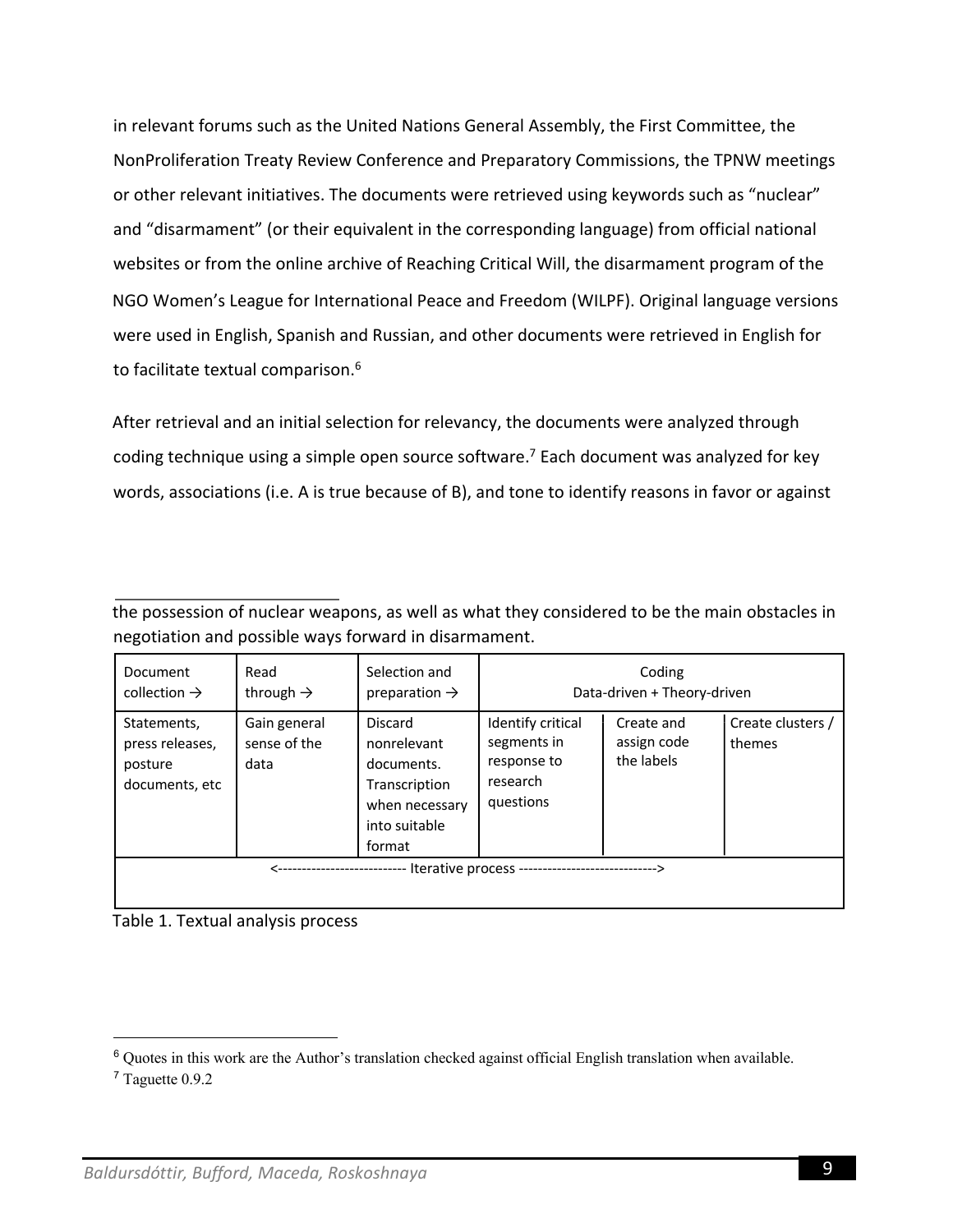## *B. Second Phase*

During the second of phase of analysis, the previous textual documentation was collated and cross referenced to find similar concepts, phrases, and ideas expressed in each of the national discourses. These were then assessed to identify the commonalities and differences between the discourse. The subsequent analysis is described in part 5 of paper.

## **4. Understanding the different discourses of nuclear diplomacy**

## *A. Nuclear weapon states*

The discourse used by the United States and Russia in their statements and documents share a common stance rooted in "traditional security". This includes references to state security, strategic stability, balance of power, deterrence, modernization and verification measures. These countries also share a common "slow" approach towards disarmament efforts, emphasizing the need for a change in the overarching security environment before further reductions can be made.

## i. United States

The United States was the first state to develop a nuclear weapon and was the first and thus far only state to use a nuclear weapon. The effort to develop a nuclear weapon was driven out of fear that Nazi Germany would develop a bomb, and concern that the only way to prevent the use of such a weapon was to possess one first. Therefore, since the beginning nuclear deterrence in some form has been at the heart of the US nuclear weapons program.

Since 1945, attitudes within the US government toward nuclear weapons have ranged from reliance upon mutual assured destruction to an openness to discuss the elimination of nuclear weapons entirely at the 1986 Reykjavik meeting between President Ronald Regan and Soviet leader Mikhail Gorbachev. In 1994, the US Department of Defense issued the first Nuclear Posture Reviews (NPR) that provided a comprehensive overview of the US nuclear deterrent. Since then, each presidential administration has issued its own NPR, in 2002 under George W. Bush, in 2010 under Barak Obama, and in 2018 under Donald Trump.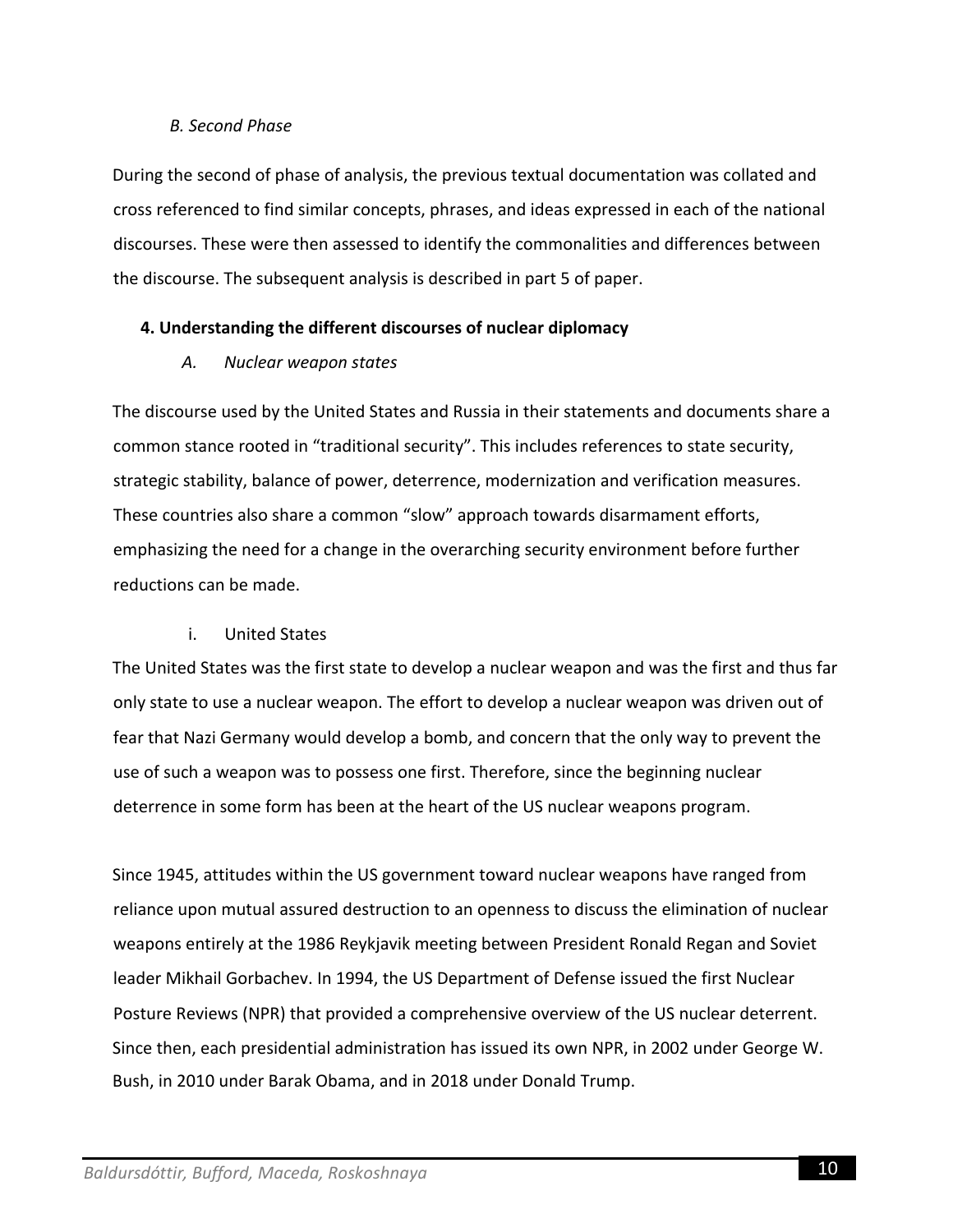Each NPR provides valuable insight to the attitude of each administration. It also provides a way in which changes in the role of nuclear weapons in US defense posture remains the same or changes. The differences between the 2010 NPR and the 2018 NPR also demonstrates the influence that differing administration philosophies and priorities have on US nuclear policy. The 2010 NPR "outlines the Administration's approach to promoting the President's agenda for reducing nuclear dangers and pursuing a goal of a world without nuclear weapons",<sup>8</sup> reflecting the sentiments President Obama expressed in his 2009 Prague Speech when he declared: "…today, I state clearly and with conviction America's commitment to seek the peace and security of a world without nuclear weapons."<sup>9</sup> In 2018, however, the NPR's purpose is to "ensure a safe, secure and effective nuclear deterrent that protects the homeland, assures allies and above all, deters adversaries.<sup>"11</sup> The significant change in the language of the NPRs reflects differences in the policy agendas pursued by different presidents. As the US changes administrations in 2021, the US governments policy on nuclear disarmament may likewise undergo a transition to a position closer to the 2010 NPR under President Obama.

The US has opposed the TPNW from the beginning of the negotiation phase through the ratification process. A senior official at the US Department of State characterized the treaty as harmful to international peace and security, endangering to signatories' security, and unhelpful to future disarmament efforts.<sup>10</sup> While it is unlikely that under a new administration the US will

<sup>9</sup> Remarks By President Barack Obama In Prague As Delivered. (n.d.). Retrieved January 07, 2021, from https://obamawhitehouse.archives.gov/the-press-office/remarks-president-barack-obama-prague-delivered 11 Nuclear posture review report. (2018). Washington, DC: U.S. Dept. of Defense, I.

<sup>&</sup>lt;sup>8</sup> Nuclear posture review report. (2010). Washington, DC: U.S. Dept. of Defense, iii.

<sup>&</sup>lt;sup>10</sup> The Treaty on the Prohibition of Nuclear Weapons: A Well-Intentioned Mistake - United States Department of State. (2020, December 01). Retrieved January 07, 2021, from https://www.state.gov/remarks-and-releasesbureauof-international-security-and-nonproliferation/the-treaty-on-the-prohibition-of-nuclear-weapons-a-wellintentionedmistake/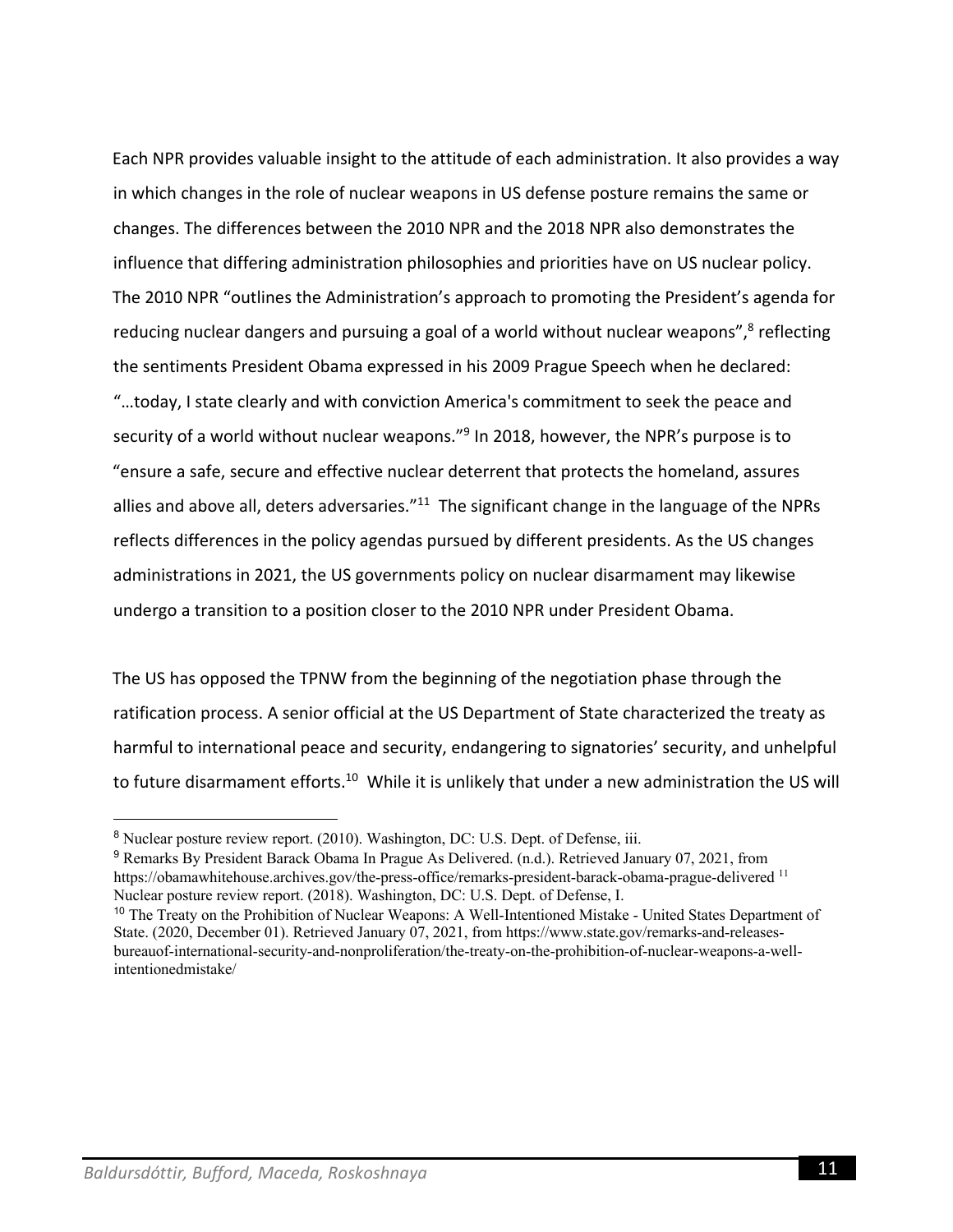change its position to support the TPNW, it is likely that the target points for the US in regards to disarmament will change, and possible that new policy priorities will shift the zone of possible agreement for the US.

#### ii. Russia

Russia is a powerful nuclear state with a diversified arsenal and advanced technologies in this area. Meanwhile, the existence and development of these forces in this country is in strict compliance with the obligations assumed arising from the supported legally binding and voluntary treaties and guidelines of associations and forums to which it is a party (in particular, the NPT, CTBT, the Conference on Disarmament, the UN Disarmament Commission, Nuclear Suppliers Group, Zangger Committee, etc.). Regularly emphasizing the importance of maintaining strategic stability and the role of the nuclear weapons complex in supporting this goal, the Russian Federation continues to take steps towards gradual and balanced nuclear disarmament. In pursuing this course the Russian Federation has taken successive steps to reduce and limit nuclear weapons, resulting in a more than 85 percent reduction in the Russian nuclear arsenal over the last 30 years $^{11}$ .

In recent years, the Russian Federation has undergone an update of the regulatory framework in the field of basic security and maintaining stability. Thus, in the Russian Military Doctrine, the role and place of nuclear weapons have been significantly reduced. The possibility of its use is limited by two extreme cases: an attack on Russia and its allies with the use of weapons of mass destruction and aggression against the country with the use of conventional weapons, when the very existence of the state is threatened. These provisions are exclusively defensive in nature. In addition, the Russian Military Doctrine contains the concept of "non-nuclear deterrence". The defensive nature of Russian nuclear policy is also confirmed in the new

<sup>&</sup>lt;sup>11</sup> Preparatory Committee for the 2020 Review Conference of the Parties to the Treaty on the Non-Proliferation of Nuclear Weapons. (2019, March 15). Retrieved January 07, 2021, from https://undocs.org/en/NPT/CONF.2020/PC.III/WP.6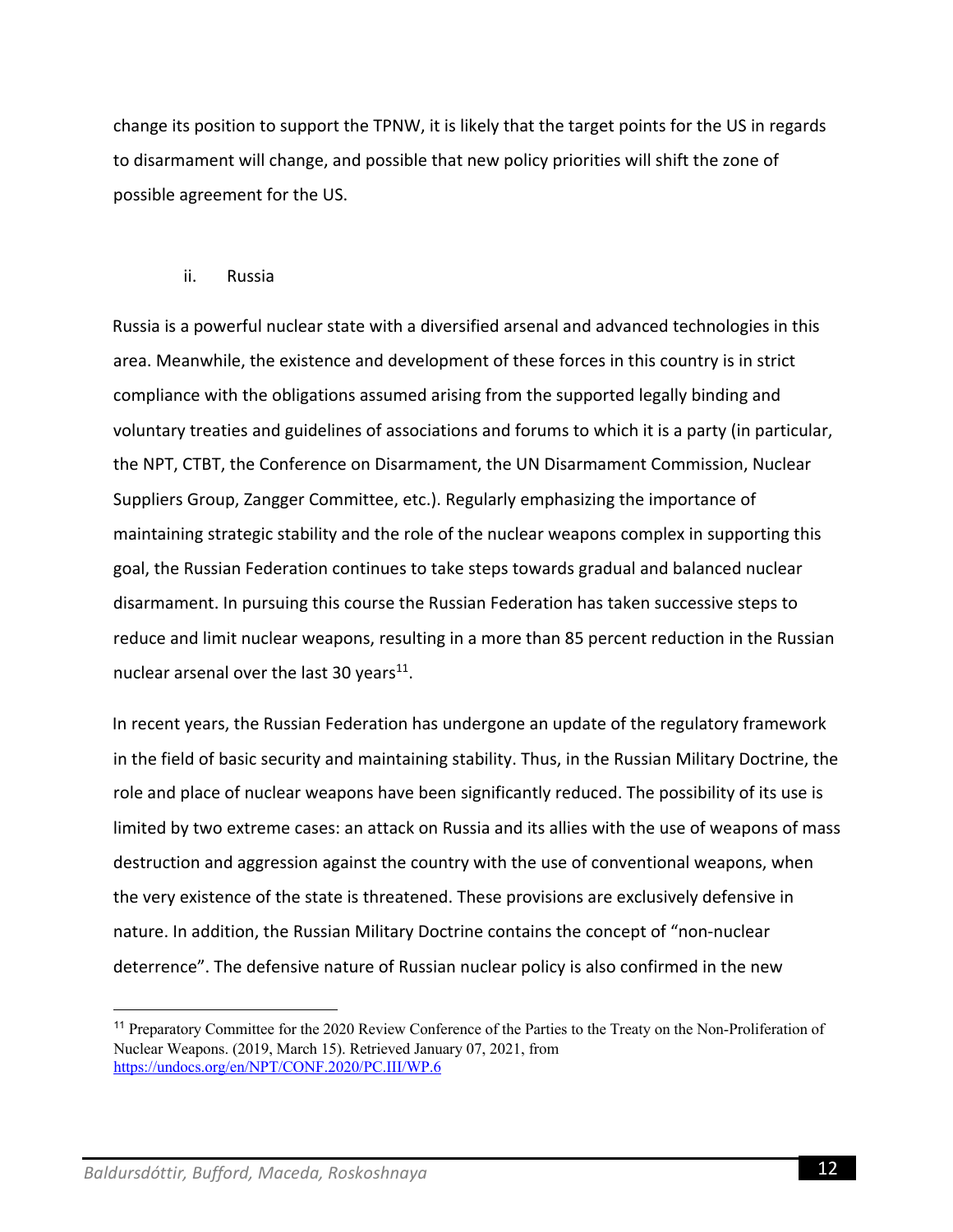strategic planning document *"Fundamentals of the State Policy of the Russian Federation in the Field of Nuclear Deterrence"*, which was approved by Decree of the President of the Russian Federation No. 355 of June 2, 2020.

Russia expresses further preparation for consideration of future steps in the field of nuclear disarmament. In this context, the consistent formation of prerequisites that would facilitate progress along this path is of priority importance.

The official position of the representatives of the Ministry of Foreign Affairs of Russia is to regard the elaboration of the Treaty on the Prohibition of Nuclear Weapons as a mistake. This agreement is viewed as an artificial and unprepared forcing of nuclear disarmament. One of the reasons for mistrust in the Treaty is considered to be that it was being developed without the participation of Russia, like other nuclear powers. At the same time, the Russian Minister of Foreing Affairs Mr S.Lavrov stressed that Russia is committed to the idea of building a nuclearfree world. However, in his opinion, this world should be built not in such one-sided and arrogant ways. In a sense, the adoption of such a TPNW creates a number of problems for the nuclear powers in relations with states that have signed and ratified the Treaty. For example, it will be necessary to negotiate bilaterally with transit countries, or with countries that have previously concluded agreements on the maintenance and repair of warships, the use of "leased" ballistic missile test sites, etc. Moreover, the complete elimination of nuclear weapons is possible only if there is general and complete disarmament.

## *B. Abolitionist states*

The language utilized by Costa Rica and South Africa focuses on "human security" as a way to oppose nuclear weapons, including mainly references to collective security, ethics/morals, development, democracy, sustainability, victims, threat, catastrophe, arms race and possession fueling proliferation.

The main obstacle these countries see to the advancement of disarmament negotiations is the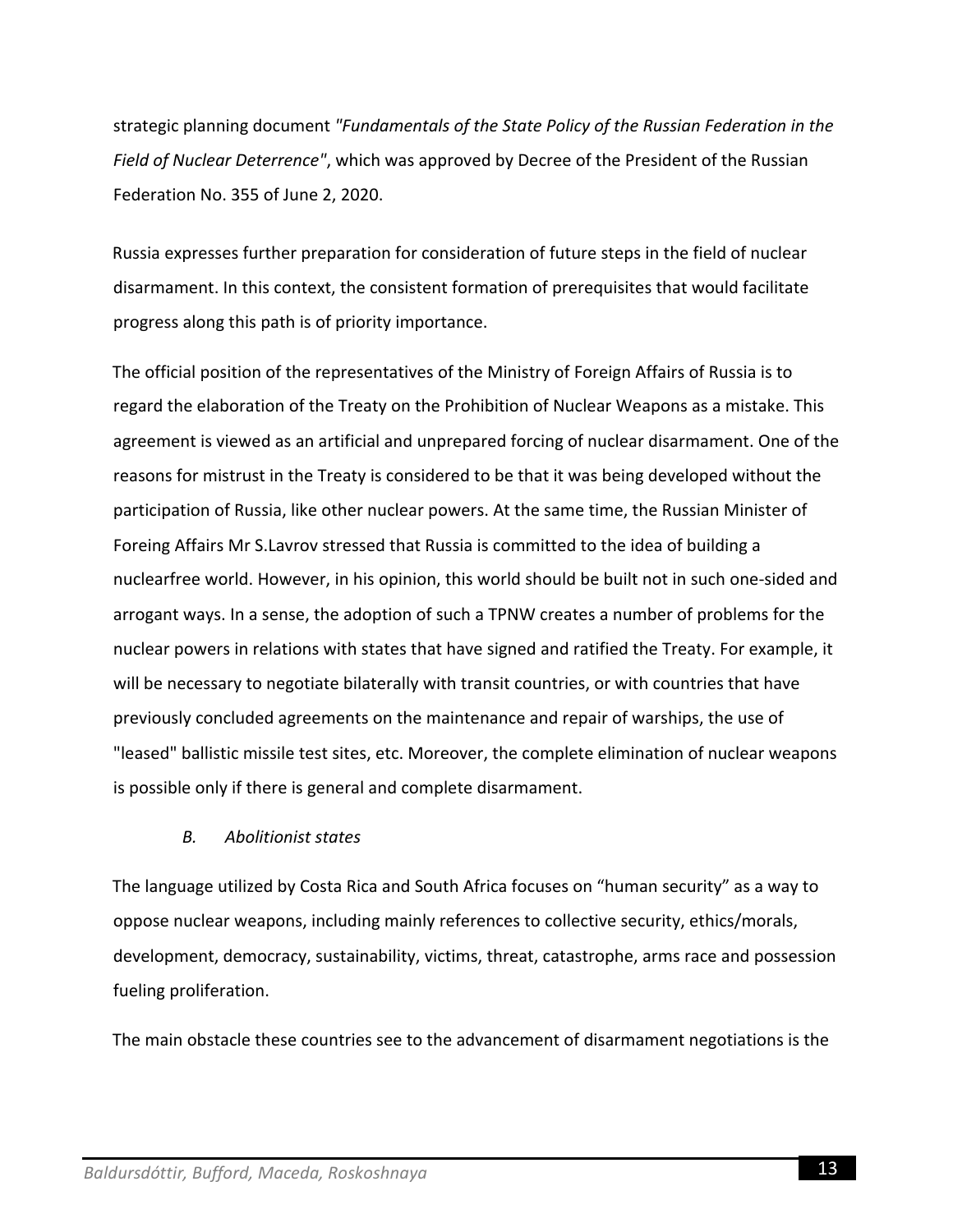"deception" of nuclear armed states regarding their intentions to disarm, including references to inaction, slow pace, compliance disequilibrium, lack of credibility, as well as denial, reinterpretation and imposition of conditionalities to their obligations.

It is natural then that their positions on what they would like to see to move disarmament negotiations forward revolve around a "concrete plan", including benchmarks, timelines, verification and abiding by previous agreements. However, details of what this plan might look like are not put forward. There are also allusions to the importance of multilateralism, considering the views of the majority of countries. The inclusion of civil society, academia and women in this process is also mentioned, though with a minor role. Overall, these countries share a common "fast" approach to disarmament negotiations.

With negotiations on a deadlock, no common ground for possible agreements in sight and the best alternative for nuclear armed states being the status quo, abolitionist states show a shift strategy to regain agency and influence the process. Mainly, they created for themselves a better non-agreement alternative that would, at the same time, weaken the position of nuclear armed states: this is the TPNW.

Costa Rica and South Africa present the Humanitarian Initiative talks as a way to innovate, revitalize and diversify a discussion that was stagnated, as well as providing evidence by experts on the implications of the use of nuclear weapons. They see the TPNW as filling a legal void, but mainly as a way to shift the narrative and delegitimize nuclear weapons, hoping to make a political and legal impact in the debate. In the long term, nuclear armed states would be left with less room to maneuver in their stance to stick to the status quo, which would increase the zone of possible agreement and move negotiations forward. It is yet to be seen if this is to happen. It will require demystifying some beliefs about the TPNW that, for the time being, seem to be deepening the polarization and driving positions further apart<sup>12</sup>.

<sup>&</sup>lt;sup>12</sup> Heather Williams (2018) A nuclear babel: narratives around the Treaty on the Prohibition of Nuclear Weapons, The Nonproliferation Review, 25:1-2, 51-63, DOI: 10.1080/10736700.2018.1477453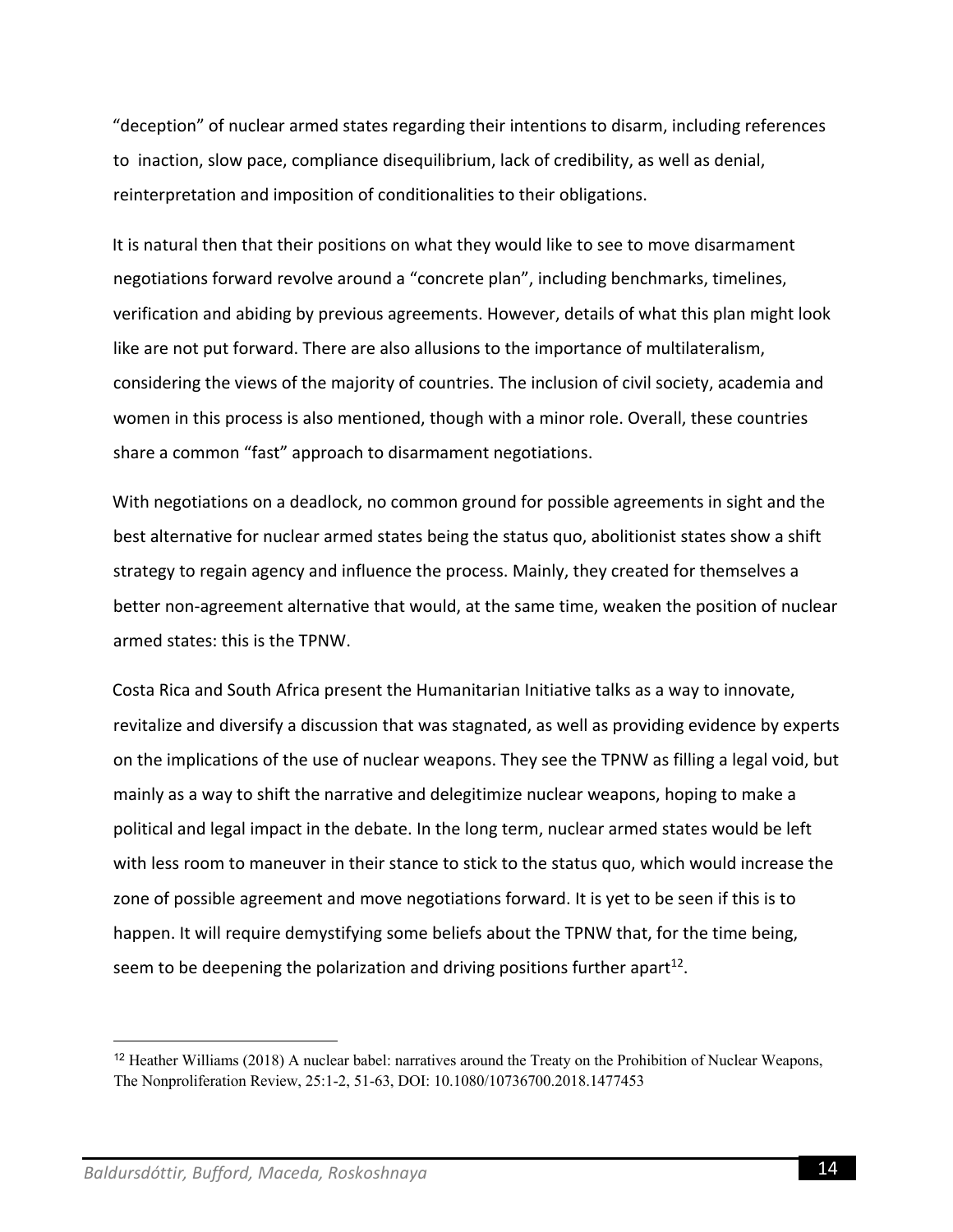### i. Costa Rica

Costa Rica presents the particularity of being one of the few demilitarized countries in the world, having abolished its armed forces in 1948. This fact has led the state to focus on diplomacy, dialogue, and multilateralism as the sole ways to deal with other countries, solve problems, and deal with conflicts. Among these efforts, Costa Rica has adopted a leading role in international diplomacy for peace.<sup>13</sup> As a Latin American country, Costa Rica is part of the 1967 Tlatelolco Treaty, which established the world's first nuclear weapon free zone in a populated area. In multilateral forums discussing nuclear issues, Costa Rica is part and shares statements with the Community of Latin America and Caribbean States (CELAC) and the Central American Integration System (SICA).

Focusing on the nuclear disarmament efforts spearheaded by Costa Rica, two highlights are worth mentioning: the Nuclear Weapons Convention and the TPNW. Regarding the first one, in 1997 Costa Rica proposed a model Nuclear Weapons Convention (NWC) to the United Nations as a discussion document, which had been drafted by international experts. Ten years later, an updated version by ICAN was again submitted by Costa Rica to the 2007 NPT Preparatory Commission and the UN General Assembly. This Convention, similarly to the Chemical and Biological Conventions, would ban nuclear weapons, as well as mandate the destruction of the nuclear arsenals in a series of phases. To verify and assure compliance, as well as to provide a forum for decision making, an Agency for the Prohibition of Nuclear Weapons would be created.

 $13$  Innecken Zúñiga, P. J. (2018). Costa Rica y el desarme nuclear, 2006 – 2017: Un valioso ejercicio del soft power. San José, Costa Rica: MREC, Instituto Manuel María d: MREC, Instituto Manuel María: MREC, Instituto Manuel María de Peralta de Peraltae Peralta.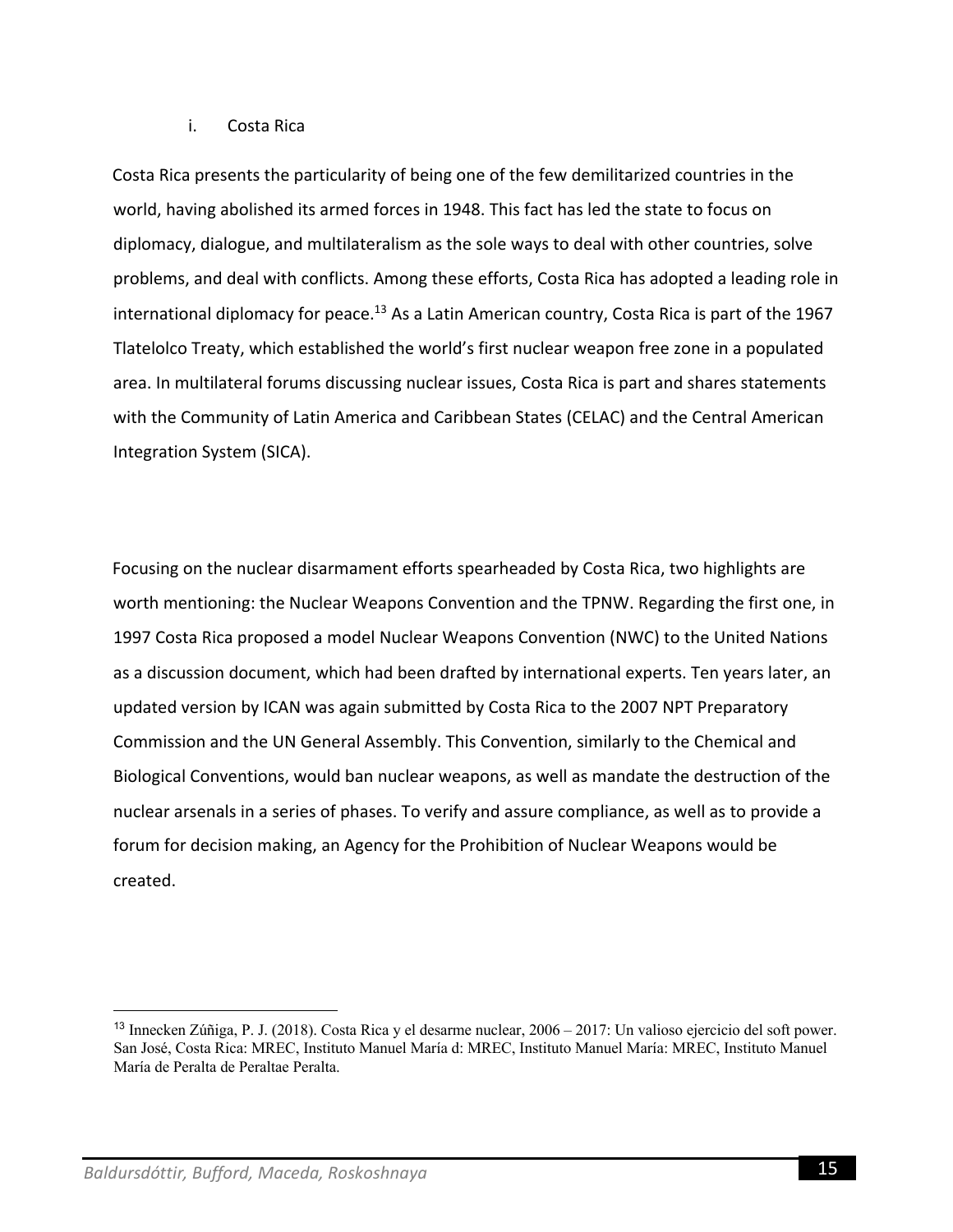The opposition of some nuclear armed countries did not allow for the adoption of the treaty. Years later, the focus of disarmament efforts from non-nuclear weapons states and activists was shifted to another option that - in principle - would not require nuclear armed states to join in order to be adopted: proclaiming a ban without including disarmament verification measures. The efforts towards this resulted in the TPNW, leaving aside consideration for the NWC since then. Costa Rica had a prominent involvement in the TPNW. The country led the first OpenEnded Working Group on nuclear disarmament in 2013 and the TPNW negotiation conference.

Costa Rica was part of the seven Core Group nations that promoted the treaty, together with Austria, Brazil, Ireland, Mexico, New Zealand, and South Africa.

ii. South Africa

South Africa is the only country in the world to have given up nuclear weapons voluntarily, positioning itself as a champion in disarmament, non-proliferation, and peaceful uses of nuclear energy.

After the country's participation in the program Atoms for Peace and peaceful cooperation agreements with the United States, South Africa's nuclear weapons program started in the 1970s and achieved six devices. In 1988, the country reached out to the IAEA expressing a willingness to accede to the NPT and two years later it had completely dismantled and destroyed its arsenal, joining the treaty as a non-nuclear weapon state in 1991.

Subsequently, South Africa integrated itself into the nuclear order. Notably, it played a key role in building consensus among the non-nuclear weapon states of the Non-Aligned Movement to achieve the indefinite extension of the NPT at its 1995 Review Conference. It also negotiated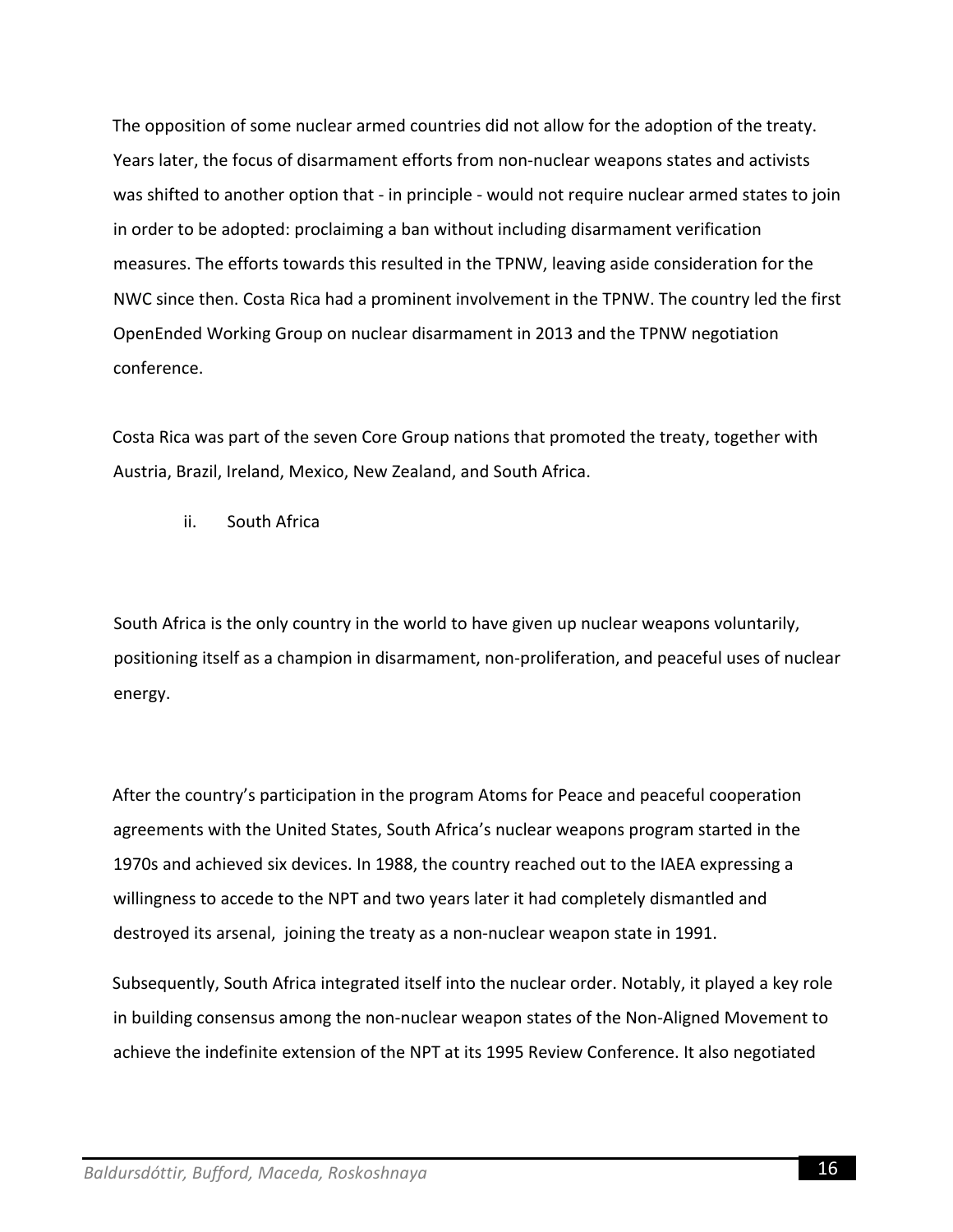and signed the 1996 Treaty of Pelindaba, establishing the African nuclear weapon free zone, and joined the CTBT.

South Africa achieved mastery of the whole fuel cycle and possesses a considerable quantity of highly enriched uranium. It is a producer, possessor, and exporter of nuclear materials and technologies and as such it is part of the Nuclear Suppliers Group. Proliferation concerns have risen in the past given that South African companies and individuals were suppliers in the illicit A.Q. Khan network.

In international forums, South Africa is part of and shares statements with the African Group, the Non-Aligned Movement (NAM) and the New Agenda Coalition (NAC). The NAM is a broad movement of 120 members that traditionally share a background of colonization, are preoccupied with interventionism and hegemonic strategies, looking to preserve their sovereignty and strengthen south-south relations; collectively, they put forward a conception of disarmament linked to development. Even though the group emerged during the Cold War, the idea about uniting to speak with a unified voice against the powerful keeps influencing policy integration and coherence despite material, ideological and even interest divergence. As mentioned before, South Africa's leading position within the NAM was critical to act as a bridge-builder between proponents and opposers of the indefinite extension of the NPT in 1995: it proposed the first draft of the document which became the Decision on Principles and Objectives.

As a response to the divide in 1995, South Africa founded the NAC together with Brazil, Egypt, Ireland, Mexico, New Zealand, Sweden and Slovenia (the last two have afterwards left the group). The NAC has been working within the NPT ever since. In the 2000 NPT Conference, the NAC put forward and managed to get passed by consensus the "13 Steps" declaration. The document outlines actions towards swift, verifiable, and irreversible nuclear disarmament, including early entry into force of the CTBT, negotiation of a fissile material treaty, reductions in nonstrategic nuclear weapons, diminishing the role of nuclear weapons in security doctrines, rejecting the development of new kinds of nuclear weapons, establishing a subsidiary body on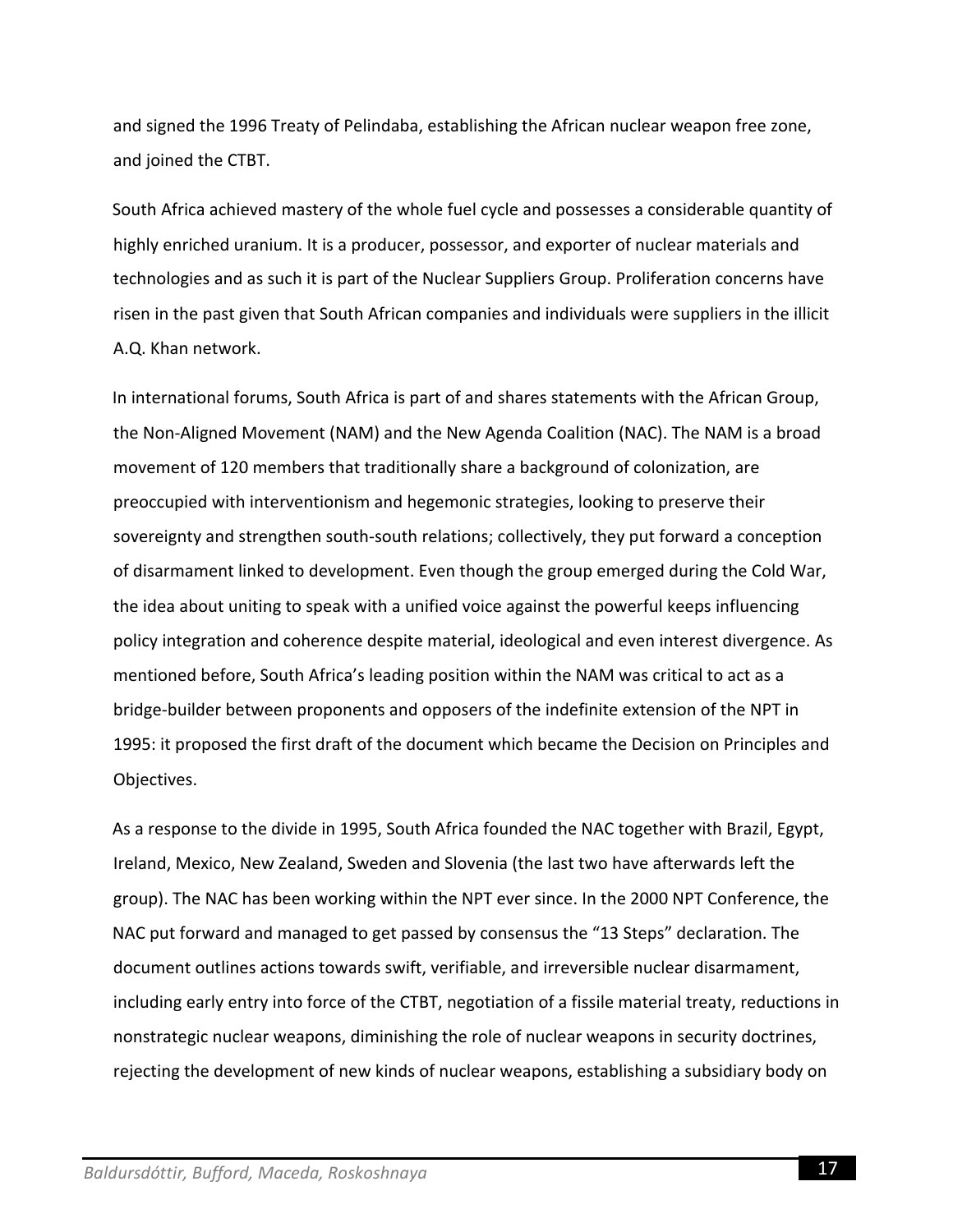nuclear disarmament in the Conference on Disarmament, and ensuring the principles of transparency and irreversibility in disarmament measures.

### *C. Bridge states*

The language of bridge states, or in this case Sweden, is more in line with the language utilized by abolitionist states than the language used by nuclear weapon states. Similar with Costa Rica and South Africa the main arguments opposing nuclear weapons are based on "human security" referencing ethics/morals, victims, environment and humanitarianism. However, the so-called stepping stone approach introduced by Sweden in 2019 puts great emphasis on trust. "*The purpose of each stepping stone, in addition to the value in its own right, would be to rebuild the trust and confidence lacking today. Such an approach could help to unlock current diplomatic blockages, and, in the process, making the more substantial disarmament steps already on the diplomatic agenda a more realistic future possibility*."

#### i. Sweden

The Swedish government has in recent years stated that nuclear disarmament is a key priority of the government's foreign and security policy.<sup>14</sup> The Swedish government has worked for a ban on nuclear weapons through Sweden's participation as an observer at the TPNW. In 2019 the

Swedish government launched a disarmament initiative at an international ministerial meeting in Stockholm to bring like-minded countries together on the issue ahead of the NPT Review Conference 2020.15 Further, the Swedish delegation introduced its own approach to

https://www.government.se/articles/2019/07/the-governments-continued-work-for-nuclear-disarmament/ <sup>15</sup> Government.se. 2019. *"The Stockholm Ministerial Meeting on Nuclear Disarmament and the NonProliferationTreaty."* https://www.government.se/statements/2019/06/the-stockholm-ministerial-meetingonnuclear-disarmament-and-the-non-proliferation-treaty/

<sup>14</sup> E.g.government.se. 2019. "*The Government's continued work for nuclear disarmament."*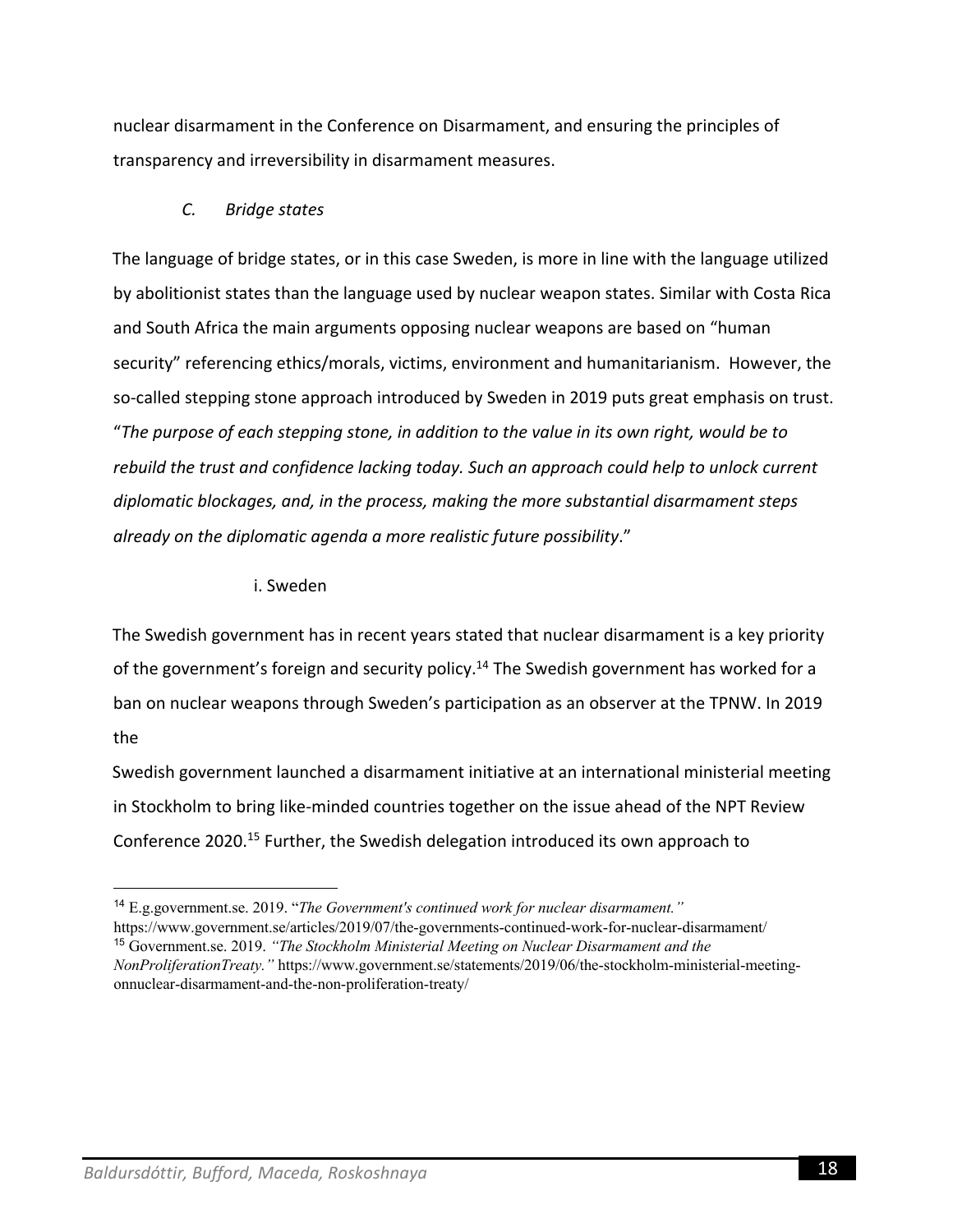disarmament at the 2019 Preparatory Committee for the 2020 NPT Review Conference. The socalled "steppingstone" approach.<sup>16</sup>

### **5. Key Discourse Terms**

From the textual analysis conducted during the research phase, a number of key terms were identified that carry a variety of meanings in different national discourses.

#### *Collective responsibility*

The idea of collective responsibility was expressed in several of the national discourses. For the nuclear weapons states, the concept of collective responsibility applied to the responsibility for creating a more secure world that will enable disarmament. In the US statement to the NPT Preparatory Committee in 2017, the speaker asserted that "All parties to the Non-Proliferation Treaty bear responsibility for working together to improve the geopolitical environment and create the conditions for nuclear disarmament". The US views eliminating nuclear weapons as a responsibility of the nuclear weapons states, but creating the conditions for disarmament is the collective responsibility of the international community. Since the object of the responsibility is strategic security and the geopolitical environment, nuclear weapon states, and US in particular during the chosen research timeframe, also link it to "great power competition" and therefore disarmament and arms control make sense to be limited to a bilateral or reduced-party format.

For bridge-building states, collective responsibility is moving toward a world without nuclear weapons. Sweden, for example, asserts that non-nuclear weapon states have an important role to play in nuclear disarmament, but also recognizes that nuclear weapons states security will play a large role in that process. As such, Sweden has been advocating for a "stepping stone" approach to build toward a world without nuclear weapon. One Swedish diplomat noted that "the Stepping Stone Approach is based on the collective responsibility of all states to signal

<sup>&</sup>lt;sup>16</sup> https://s3.amazonaws.com/unoda-web/wp-content/uploads/2019/02/NPT\_CONF.2020\_PC.III\_WP.33-WP.33FINAL-Sweden-working-paper-FINAL.pdf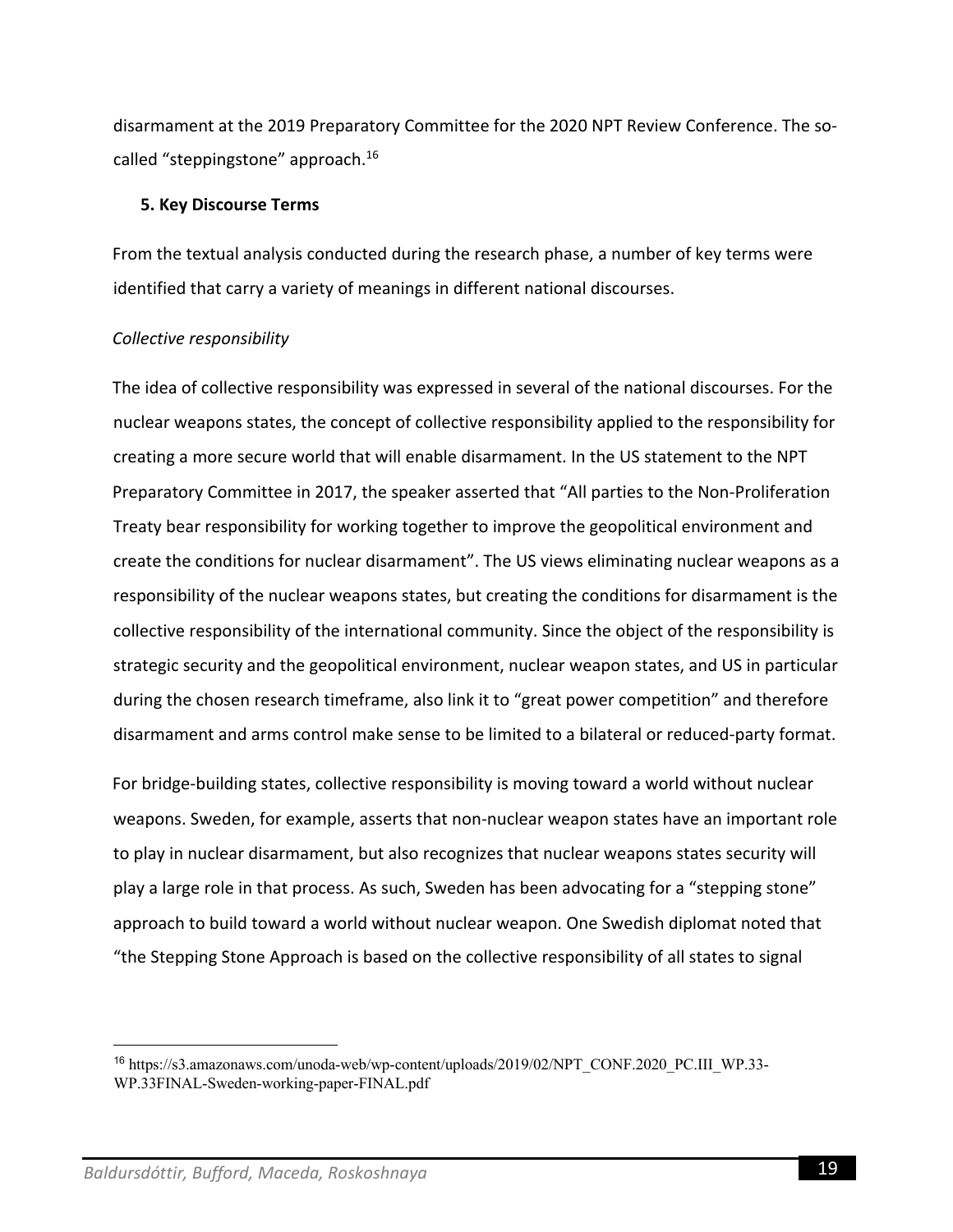credible intent towards agreeing further steps to lower nuclear salience, risk or tensions in order to create the environment for nuclear disarmament."

For abolitionist states, there is a higher degree of ambiguity in their statements. On one side, they stress the special responsibility that only relies on NWS given their capacity to influence strategic security and the geopolitical environment. As South Africa noted during the NPT Review Conference in 2015, "we would not just like the two major NWS to discuss reductions, but we would like all five NWS to engage each other, so as to create a greater balance in the global community(...)The five have a supreme responsibility to address this matter on behalf of humanity." This distinct responsibility pointed out is, however, not directly reflected in the main text of the NPT. On the other side, they also reclaim involvement in equal standing. "Whilst we recognise that there are some countries outside of the NPT that possess nuclear weapons, this does not reduce the responsibility of the five to work with all of us that are members of the NPT" was another South African assertion. This, when coupled with the statement "It is extremely important to recognise that all of us have a share in what comes out" of disarmament, emphasizes that more than just the disarming states are affected by the disarmament process. Multilateral nuclear disarmament verification proposals are sustained in this line of thought, as well as the conviction from many states that non-nuclear weapon states are equally responsible in taking steps to reach a global zero.

A key component of both the bridge state discourse and the abolitionist discourse is the issue of trust. The main obstacle these countries see to the advancement of disarmament negotiations is the "deception" discourse of nuclear armed states regarding their intentions to disarm, including references to inaction, slow pace, compliance disequilibrium, lack of credibility, as well as denial, reinterpretation and imposition of conditionalities to their obligations. Deadlocked multilateral frameworks have become victims of entrenched severe lack of mutual trust. Just like in any other negotiations, trust unites parties to work together in mutually beneficial ways. Given these differences is how states talk about collective responsibility, more work is needed to build agreement around respective roles in the disarmament process. There may also be opportunities to rebuild mutual trust through future negotiations.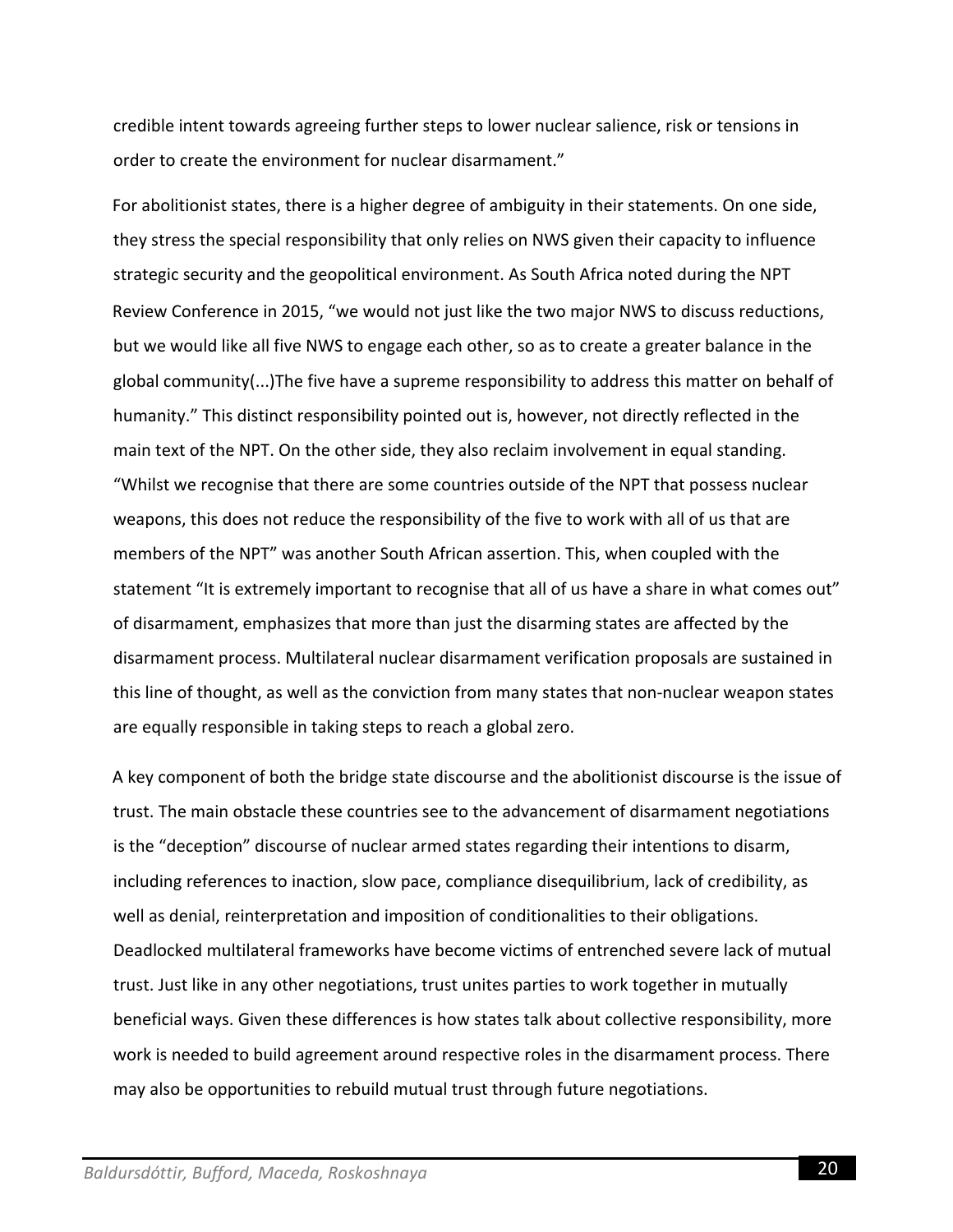#### *Security*

How states discuss security varies significantly as well. For nuclear weapon states, security is connected to maintaining power while deterring potential threats to territorial integrity. Historically they have needed to deter military threats because they are threats to each other. During the January meeting of the Arms Control Negotiation Academy, a senior Russian diplomat argued that all issues regarding US and Russia are strategic by nature. The relationship between these two countries also affect relationships around the world. Even how the US and Russia discuss security varies, however. When speaking about nuclear issues, the US uses the term "strategic security", while Russia uses the term "strategic stability". This complicates bilateral negotiations, then, as negotiators have to spend time defining what is "strategic" or not. This becomes particularly salient in the context of limitations of strategic weapons in bilateral arms controls as even the two states holding the largest nuclear arsenals have to navigate different discourses to find agreements on arms control and disarmament.

Non-nuclear weapons states, however, face a much different security environment. While they may face security threats from specific states, it is more often from their geographical placement or position in the international order rather than threat to other states. Non-nuclear weapons states are also concerned about more generalized threats, such as the effects of climate change or economic disruptions and political unrest of neighbors. Borrowing from securitization theory, the referent object to be protected is no longer Westphalian. Given that these states are forced to take a more holistic view of security, it is unsurprising that their discourses focus more on the humanitarian impacts of nuclear weapons and how nuclear weapons are part of a system of insecurity, rather than a response to insecurity. These states refer to "collective security" and "human security" as a way to oppose nuclear weapons, including mainly references to ethics/morals, development, democracy, sustainability, victims, threat, catastrophe, arms race and possession fueling proliferation. And the difference between this position and the nuclear weapons states position is growing. In 2016 Costa Rica's statement in the First Committee acknowledged the "legitimate concerns regarding security and defense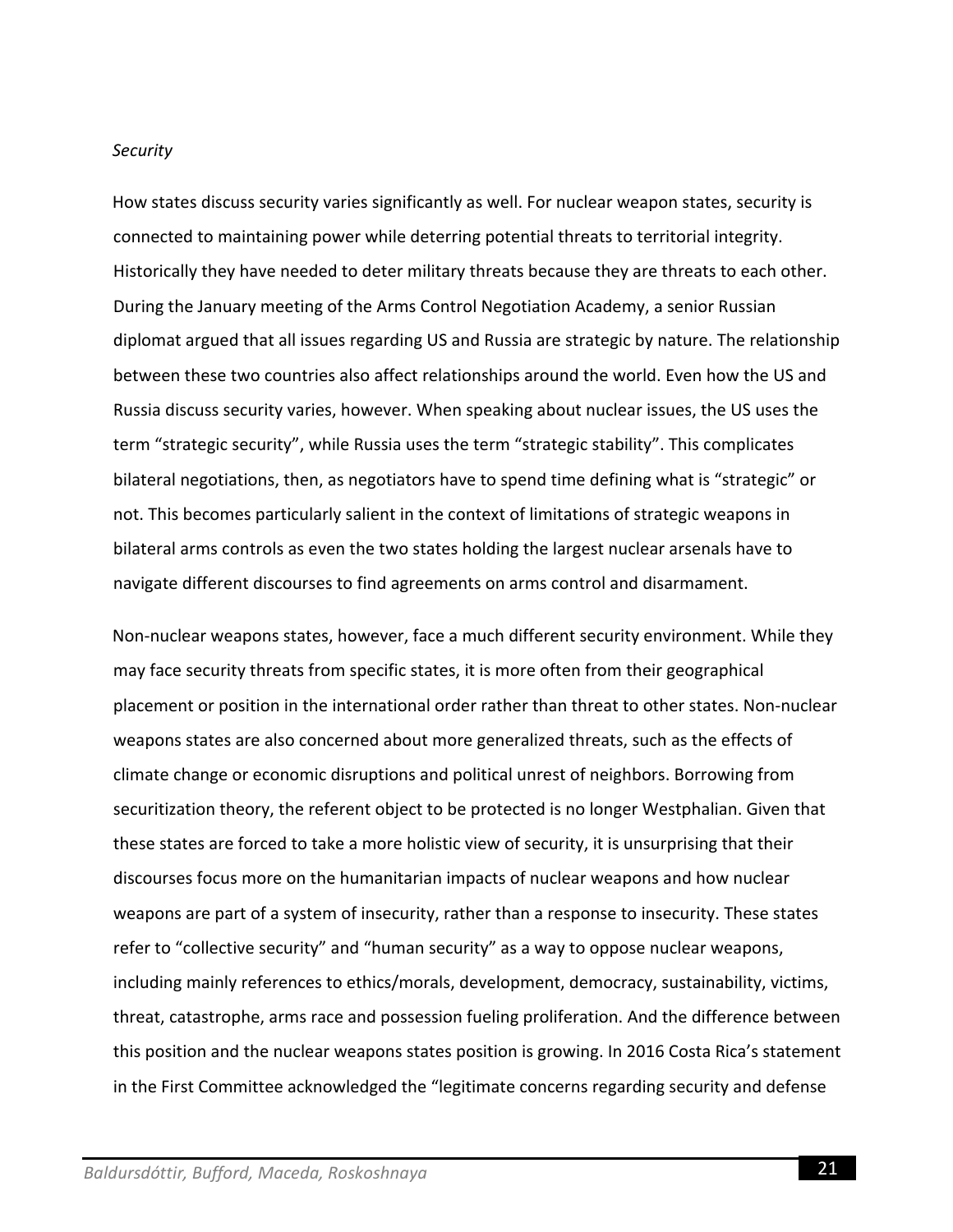that other countries may harbor", as well as the "the need for many of them to incur military expenses that are justifiable in the light of proportionality and reasonability," however such language has not been used in a Costa Rican statement since. As a South African diplomat observed, "security is an evolving and subjective perception…[but] ultimately, the security considerations of the five are unilateral and imposed on all of us." These diverging views complicate negotiation efforts centered around building security, particularly in a multilateral setting.

## *Disarmament*

One of the challenges of talking about disarmament is that one word contains a vast range of concepts within it. Ever since the negotiation of the NPT, all states parties have committed to "nuclear disarmament, and on a treaty on general and complete disarmament under strict and effective international control."<sup>17</sup> Disarmament has long been understood as a process, but what that process entails can vary significantly. For nuclear weapon states, disarmament is viewed as only possible when other security concerns are addressed. During the 2015 NPT Review Conference, the US observed that each step must be carefully taken to ensure that the security of all is increased along the way. Later, the US asserted that "[the] concept of easing tension between and among States, including through effective measures that build trust and confidence, is the necessary starting point for fostering the conditions for nuclear disarmament." Under the Trump administration, much emphasis was put on resolving underlying conditions, leading to the creation of the Creating an Environment for Nuclear Disarmament (CEND) initiative. Sweden, as a bridge state, shares some views with the nuclear weapon states in characterizing disarmament as "based on incremental moves". Their discourse recognizes that nuclear disarmament results in vulnerabilities that need to be managed.

For abolitionist states, disarmament means the total elimination of nuclear weapons. Increasingly, these states have left aside references to acknowledging security concerns and

<sup>17</sup> 19 NPT, Article VI.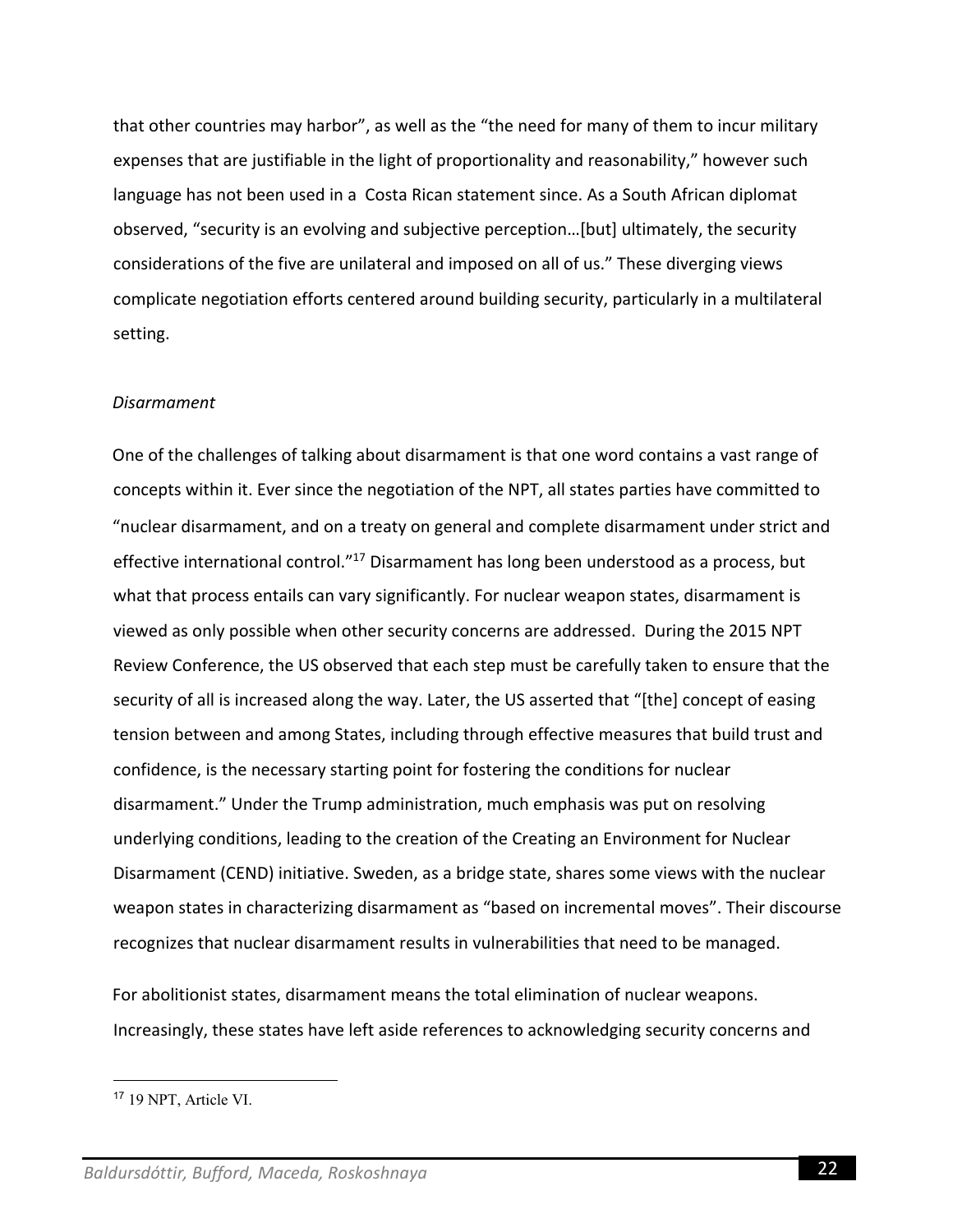vulnerabilities that might arise from this process. Instead, they maintain that a swift process of disarmament is necessary to improve global security since nuclear weapons are the greatest source of insecurity. Abolitionist states view the prohibition of nuclear weapons under the TPNW as the missing legal framework for disarmament that was lacking in the NPT. Their positions on what they would like to see to move disarmament negotiations forward revolve around a "concrete plan", including benchmarks, timelines, verification and abiding by previous agreements. However, details of what this plan might look like are still unclear. There are also allusions to the importance of multilateral disarmament initiativesism, considering the views of the majority of countries. Even if policies of nuclear weapon states of "no-use" or "restraint" are welcomed, they are not considered sufficient indicators of a disarmament commitment. Rather, abolitionist states interpret such commitments as indicators of the will of nuclear weapon states to retain their nuclear weapons indefinitely. Step-by-step approaches are considered vague and deceptive rather than a legitimate process of disarmament. A South African diplomat asserted

"Reductions and nuclear disarmament are two different concepts. Reduction means that we do not need so many and therefore we will reduce some. Nuclear disarmament means that we must carve out a path for the total elimination of nuclear weapons." These different understandings make it easier to speak at cross purposes during negotiations. At the same time, there may be opportunities to use differences in understandings to find zones of mutual agreement that allow different states to define success within their national discourse.

#### *Policy recommendations*

Based upon the above analysis, the following policy recommendations should be considered:

• The next round of arms control and/or disarmament negotiators, particularly in multilateral settings, should be cognizant and engaged with differing discourses around these issues. They should: